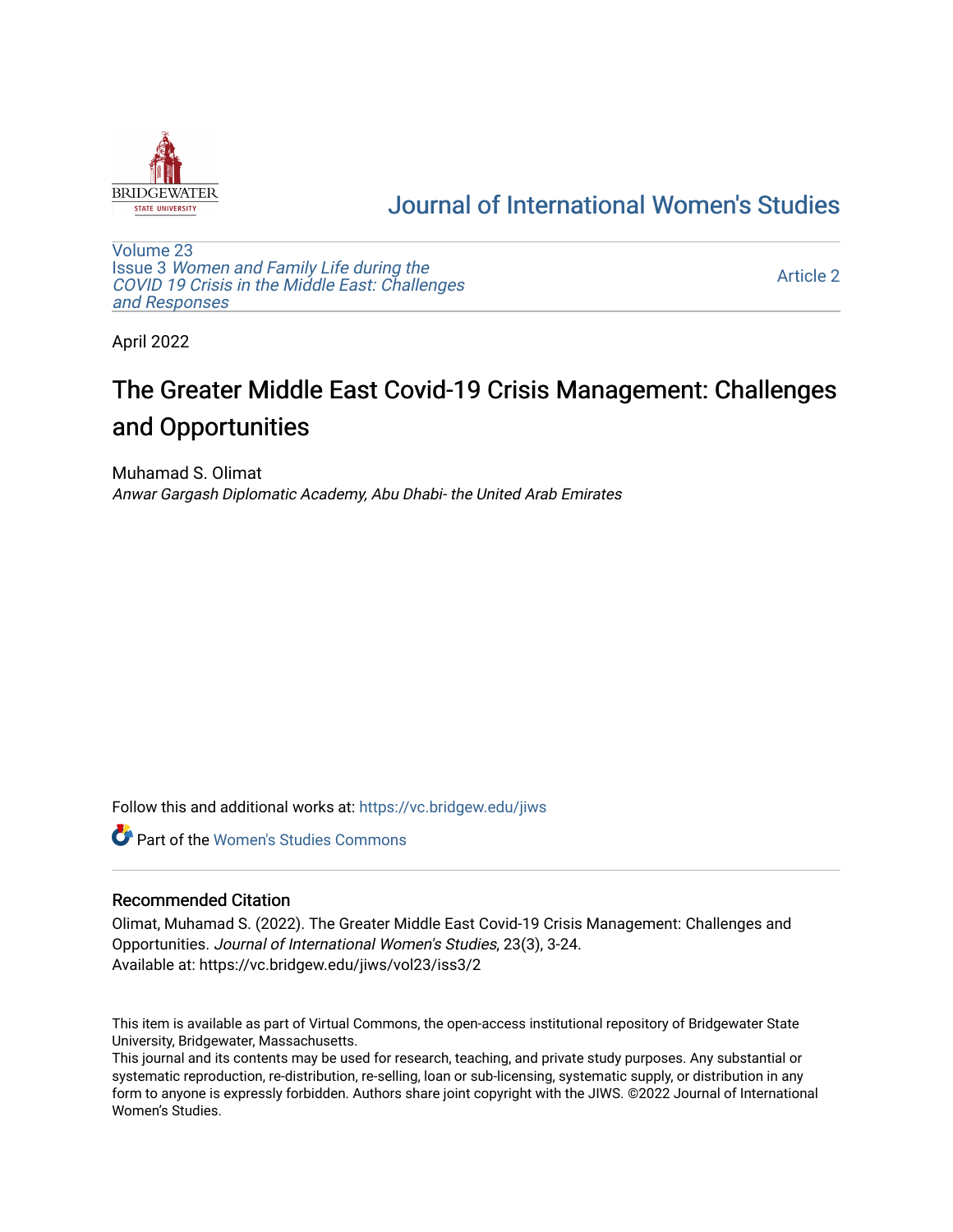#### **The Greater Middle East Covid-19 Crisis Management: Challenges and Opportunities**

By Muhamad S. Olimat $<sup>1</sup>$ </sup>

#### **Abstract**

The outbreak of the coronavirus (Covid-19) crisis in early 2020 took the whole world by surprise. The world witnessed its horrific spread in Italy, the United Kingdom, the United States, and Brazil in utter disbelief and helplessness. The Greater Middle East (GME) region too faced the pandemic-induced misfortune in no small measure. Governments and non-governmental organizations scrambled to articulate a response equivalent to the challenges. While the crisis clearly posed an unprecedented set of challenges in human history, it did provide some opportunities as well. If nothing else, the crisis brought home the importance of pandemicpreparedness, biosecurity, health security, food security, social cohesion, public compliance, and regional and international cooperation as succinctly as possible. While a few countries in the GME region did succeed in stepping up to the challenge in the early six months of the crisis well into the end of 2021, a few others fell considerably short in their response and are still struggling to provide even basic anti-virus measures. This article provides a general overview of the GME's response to the Covid-19 pandemic and highlights some of the major challenges faced by the states and society in the region and the opportunities thereof. The article also touches upon the policies, efforts, opportunities, struggles, and challenges in the sub-regions of the GME: the Levant, the Gulf, North Africa, and Central Asia.

*Keywords*: Greater Middle East, Coronavirus pandemic, Crisis management, Preparedness, Health security, Economic growth, China, Wuhan, Response to the corona pandemic

#### **The Greater Middle East: An Overview**

The GME region extends from Western Sahara in North Africa to Tajikistan in Central Asia at the Western borders of China. This region shares a set of cultural, demographic, civilizational, historical, geographical, and geostrategic factors that render it unique in comparison to other parts of the world. Its linkage with some of the old civilizations is quite strong. As a major center of the current international trade, facilitated by the trade routes, the region engenders and strengthens globalization. The fact that the region is an international trade destination does make it a center of global rivalry too over raw materials, energy resources, markets, and communication hubs. The GME region is endowed with an abundance of natural resources (minerals, raw materials, fisheries, oil and gas, rivers and lakes, land, etc.) and human resources. At the same time, the region faces existential challenges too as in the case of the absence of basic health services in some parts of the region, water shortages, the spread of conflicts, and the mismanagement of national wealth that affect its ability to respond to crises such as that posed by Covid-19.

#### **Covid-19 and the Greater Middle East**

In early 2020, the Chinese city of Wuhan reported the outbreak of a virus classified as Covid-19. The news was a big blow and surprise to a world that is already suffering from structural crises such as global warming; growing food and water security issues; the wars and conflicts in several parts of the world, especially in the Middle East region; and the fierce rivalry among

<sup>&</sup>lt;sup>1</sup> Anwar Gargash Diplomatic Academy, Abu Dhabi- the United Arab Emirates.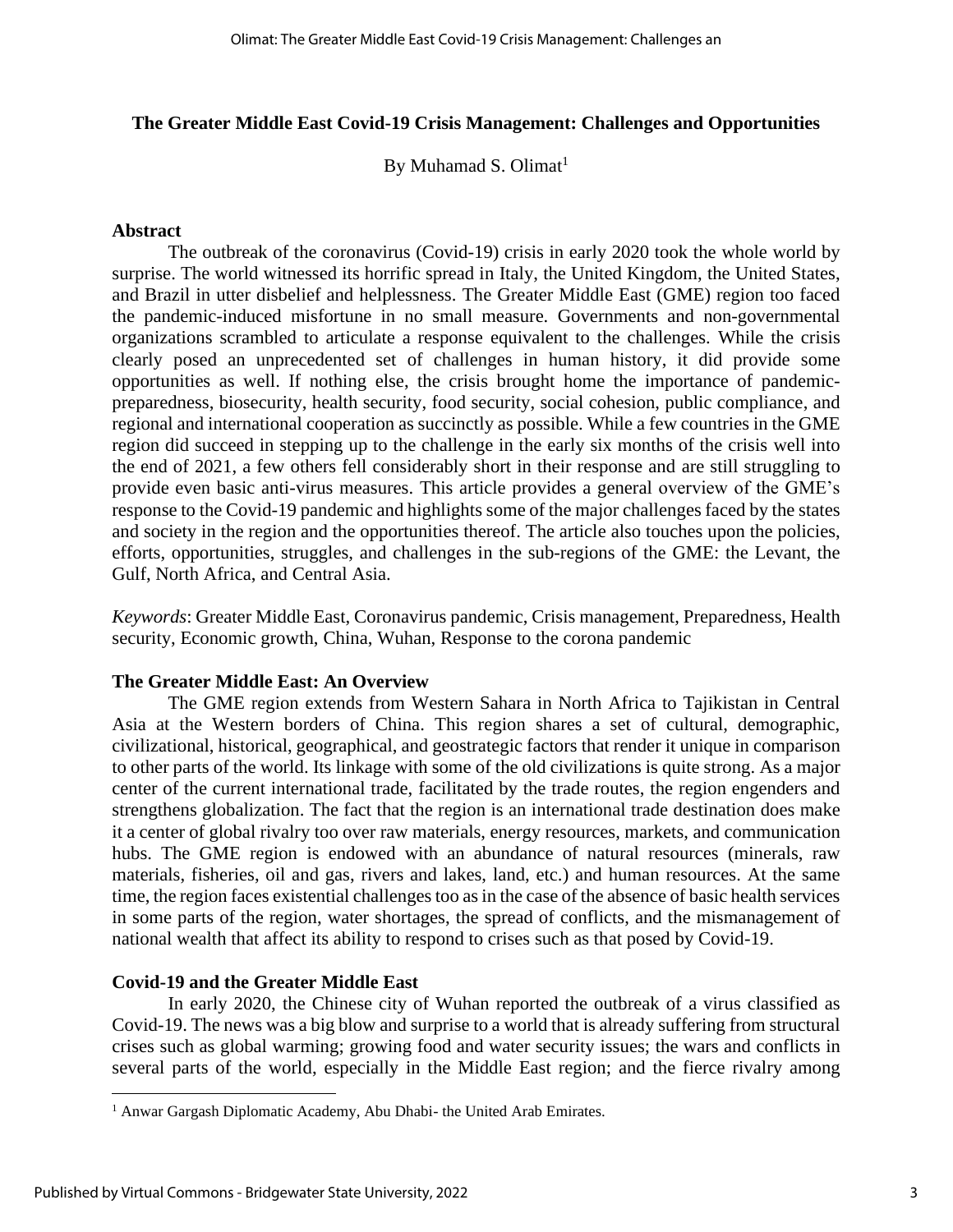superpowers that threatens world security and stability. The surprise element was quite visible going by the initial response of several countries, which was bogged down by confusion, uncertainty, fear, and near demoralization. However, a few countries, including some Middle Eastern countries, took up the challenge seriously in its early stages and set an example to be emulated globally.

The Covid-19 crisis created a new line of thinking as far as research is concerned. Several fields of knowledge such as political science, international relations, sociology, psychology, medicine, biology, and biosecurity have examined the nature of the crisis and its impact on societies and global health trends. Over the past year, several research endeavors examined the response of the Middle East and North Africa (MENA) region to the Covid-19 crisis, like studies that have covered other parts of the world. For example, the US Peace Institute examined the impact of coronavirus on how it would reshape the US foreign policy toward the Middle East.<sup>1</sup> The Middle East Institute studied the impacts of Covid-19 on trends of conflict in the Middle East, and concluded that it has exacerbated the conflicts in the region.<sup>2</sup> The Organization for Cooperation and Development provided an analytical perspective on the response of the MENA region to the Covid-19 crisis.<sup>3</sup> So did the World Bank and the International Monetary Fund (IMF) when they examined the challenges faced by the region, especially in the areas of economic contraction and the prospects of economic recovery in 2021-2022. 4

The World Health Organization (WHO) has published a weekly operational update on Covid-19 since the early weeks of the pandemic; this update covers the global health response to the pandemic and provides data on sub-regions, including the Middle East. The Strategic Preparedness and Response Plan (SPRP) of the WHO in 2021 brings together "efforts and capacities for preparedness, response and health systems strengthening for the roll out of Covid-19 tools" with the ultimate aim of ending the acute phase of the pandemic. 5

In both region-specific and country-specific studies, the stress has been predominantly on examining the impacts of the pandemic on politics, economics, development, conflict, stability, instability, etc. For example, Weyland (2021) examined the challenges facing the Middle East region in articulating an efficient response to the crisis. She touched upon the "the deep-rooted politico-economic deficiencies" that stood in the way of "successfully addressing the pandemic's immediate and future consequences for human and national security in the MENA region."<sup>6</sup> Her findings highlight the necessity of addressing such fundamental challenges and seeking external support, especially the European Union's (EU's) assistance in mitigating the impacts of the crisis within its Global Strategy for EU's Foreign and Security Policy.

Saikal (2021) examined the "quadruple" nature of the challenge, i.e., the Covid-19, conflicts in the region, the Jihadist threat, and the public discontent. The interaction between and among these forces highlighted the volatility of the region and its instability.<sup>7</sup> Özçürümez (2021) examined the impacts of the crisis on Turkey. He stated that "the pandemic response in Turkey can be classified as constituting a centralized governance model of public health centralism".<sup>8</sup> As Özçürümez highlighted, this model is challenged by data accuracy, data collection, effectiveness, and sustainability.<sup>9</sup> For a global challenge like Covid-19, he concludes, a global response is required for its eradication in which no country is left behind.

The International Crisis Group (ICG) had carried out a thorough assessment on the impacts of Covid-19 with particular focus on conflicts around the world. While the group recognized the enormity of the challenge and the impacts of the pandemic on escalating existing conflicts, it also recognized the opportunities that it has provided for rivals globally. When it comes to the Middle East, the ICG stated that, "the scale of the outbreak creates room for humanitarian gestures between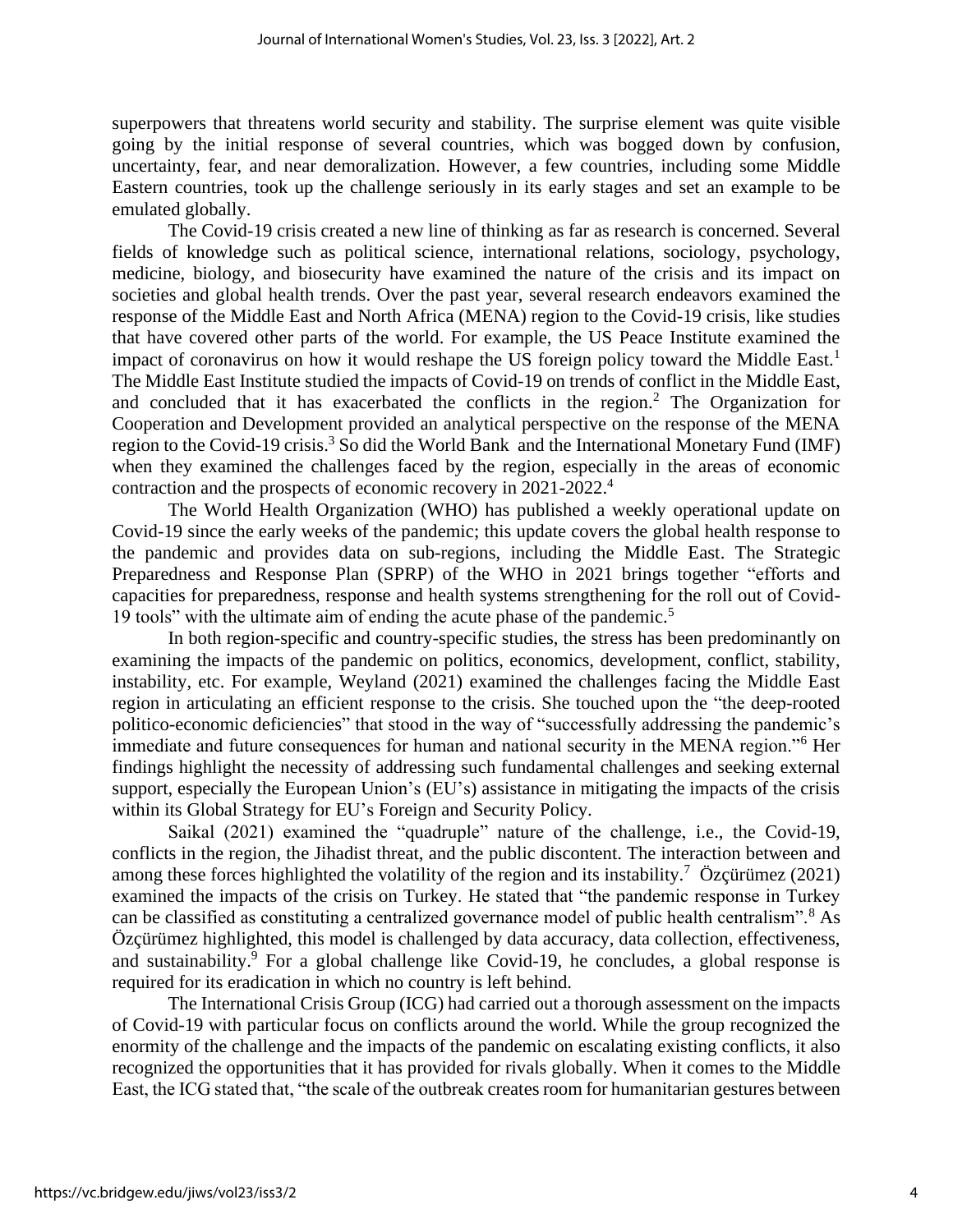rivals. The UAE has, for example, airlifted over 30 tons of humanitarian aid to Iran to deal with the disease…states with closer relations with Iran, including Kuwait and Qatar, have also proffered assistance."<sup>10</sup> Moreover, major research institutions around the world, especially those with a mandate to cover the Middle East region, have published special issues and reports, and held roundtable discussions on the region and its ability to withstand the crisis. The research institutions include The Middle East Institute, the US Peace Institute, The Center for Middle East Policy at The Brookings Institute, and the Center for Middle Eastern Studies at Harvard University.

#### **Regional Trends and the Covid-19 Crisis**

There are several trends that can be identified in terms of the GME's response to the Covid-19 crisis. These trends deal with the challenges and opportunities faced by individual nation-states within the GME region. Such factors (conflict and instability, economic contraction, and governmental effectiveness) mostly limited and hindered state and regional response to the corona crisis as they have systematically undermined the region's potential since the mid-20th century onwards. A brief on these hindering factors is given below.

#### *Conflict and Instability*

The Middle East is characterized by the dominance of political violence, instability, conflicts, wars, and civil strife over the past century. Most recently, the region has been struck with a wave of rebellions, revolutions, and civil strife within the framework of "Arab Spring", which broke out towards the end of 2010. Since then, the region has witnessed a diverse set of phenomena such as state disintegration, state failure, and state collapse, especially in the Arab World, in the Mashreq (Syria), the Maghreb (Libya), and the Arabian Peninsula (Yemen).

Previously, the region suffered deeply from the consequences of the US invasion of Iraq, which led to a state of instability due to the rise of terrorist activities in Iraq, leading to a massive level of casualties, and displacement of millions of civilians in Iraq and across the world. The same trend of violence applies to the consequences of the War on Terror in the 2000s; political violence dominated the Palestinian and Israeli scene due to the collapse of the Peace Process. The 1990s was characterized by regional violence due to the Iraqi invasion of Kuwait. The same trend applies to the previous four decades well back into the Second World War (WWII).

Therefore, conflict, political violence, civil strife, sectarian divisions, terrorism, and instability have been a feature of the region, which has most certainly complicated the ability of nation-states in the region to confront national and regional challenges such as pandemics, food security, water security, and overall regional stability. Table 1 illustrates the Political Stability Index of the region. The low scores indicate high rates of political instability and political violence.

| Country      | Score/percentage | Country       | <b>Score/Percentage</b> |
|--------------|------------------|---------------|-------------------------|
| <b>Qatar</b> | 87.74            | Mauritania    | 34.43                   |
| <b>UAE</b>   | 83.02            | <b>Israel</b> | 29.77                   |
| Oman         | 72.17            | Algeria       | 28.77                   |
| Kuwait       | 66.98            | Turkey        | 18.40                   |
| Turkmenistan | 51.98            | Egypt         | 18.00                   |
| Kazakhstan   | 50.00            | Iran          | 10.38                   |
| Morocco      | 48.58            | Lebanon       | 10.85                   |

**Table 1. Middle East Political Stability/No Violence Index Scores**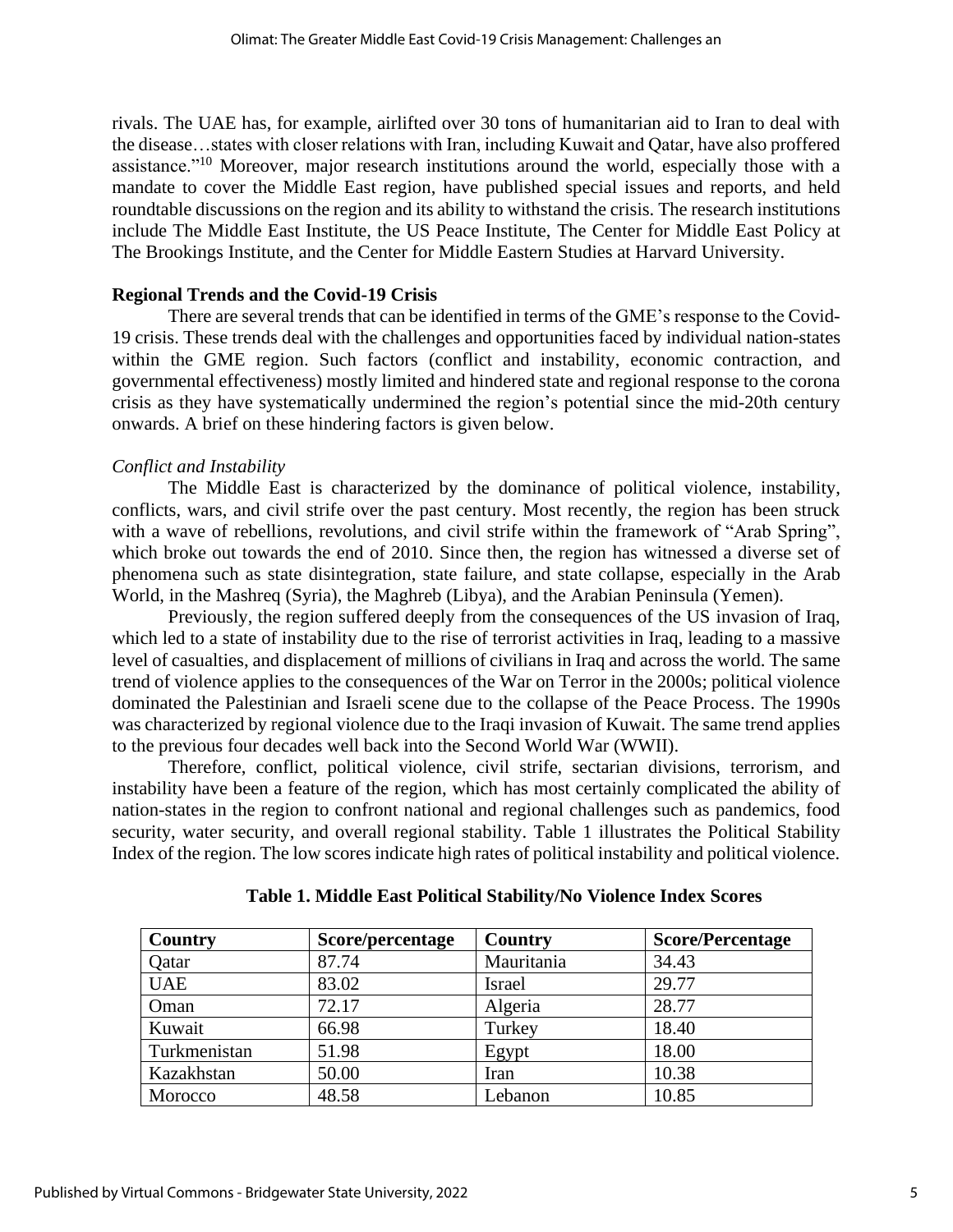| Jordan       | 47.64 | Sudan     | 10.38 |
|--------------|-------|-----------|-------|
| Kyrgyzstan   | 44.81 | Palestine | 8.02  |
| Tajikistan   | 43.40 | Libya     | 3.77  |
| Uzbekistan   | 45.28 | Iraq      | 3.77  |
| Bahrain      | 41.98 | Yemen     | 2.36  |
| Tunisia      | 39.62 | Syria     | 2.36  |
| Saudi Arabia | 36.79 |           |       |

*Source:* Table is compiled from data published by the World Bank <http://info.worldbank.org/governance/wgi/> (accessed on 23 October 2021)

#### *Economic Contraction*

The GME's economic potential was arrested by the prevalence of wars, conflicts, and instability, exacerbated by the geopolitical nature of the region. Regional rivalry was also a major impediment to stability and a primary factor for the decline in the economic performance of the region in comparison to other parts of the world. The conflicts between the major forces in the region such as Iran, Turkey, Israel, and Saudi Arabia led to the escalation of instability in Iraq and Lebanon, and the persistence of the war in Syria, Yemen, and Libya.

While the Arab world was hit hard by such conditions, the non-Arab Middle Eastern countries (Israel, Iran, and Turkey) were also active participants in the creation of instability, though performing better on the economic front. While the collapse of the peace process escalated the Israeli–Palestinian confrontations, wars, conflicts, violence, and economic destruction especially in Palestine, the Iranian intervention in other parts of the region undermined the overall stability of the Middle East. Economic development has also been undermined by the rising level of conflict among rivals in the region. In fact, the Middle Eastern rivals have also attempted to export their rivalry into Central Asia. Their current efforts were met with opposition by wellestablished interests in the region, namely China and Russia.

It is pertinent to remind that economic development and national unity were the two main objectives of nation-states in the independence era of the region since early 1940s. Economic growth rates of nation-states in the Middle East have been less than successful in accomplishing any of these two goals. On the contrary, economic contraction is the most visible aspect of the Covid-19 crisis. In April 2020, the IMF estimated regional contraction to the tune of –4% for the year 2020, while the real gross domestic product (GDP) growth rate for 2021 is estimated at 2.7%.<sup>11</sup> This decline in growth rate is consistent with the global economic trends, which pegged the contraction rate at 3% in 2020.<sup>12</sup> However, the IMF estimated that a global recovery this year (2021) would lead to an economic growth rate of 5.8% globally.

The economic performance of the Middle East during the crisis in 2020/21 is consistent with other parts of the world that have witnessed major economic decline. The IMF's *World Economic Outlook* for 2020 illustrates this trend clearly. The IMF stated in April 2020 that, "the Covid-19 pandemic will severely impact growth across all regions<sup>"13</sup> Table 2 presents IMF data for April 2020 and October 2021, which demonstrates the catastrophic impacts of the pandemic on the world economy. The projections for 2020 and the actual growth rates for 2020 show the depth of economic contraction. In fact, the actual rates in many parts of the world were much higher than projected rates a year ago as in the case of the Euro region  $(-6.3)$ , Spain  $(-10.8)$ , UK (–9.8), and that applies to the rest of the world. The figures for the Middle East and Central Asia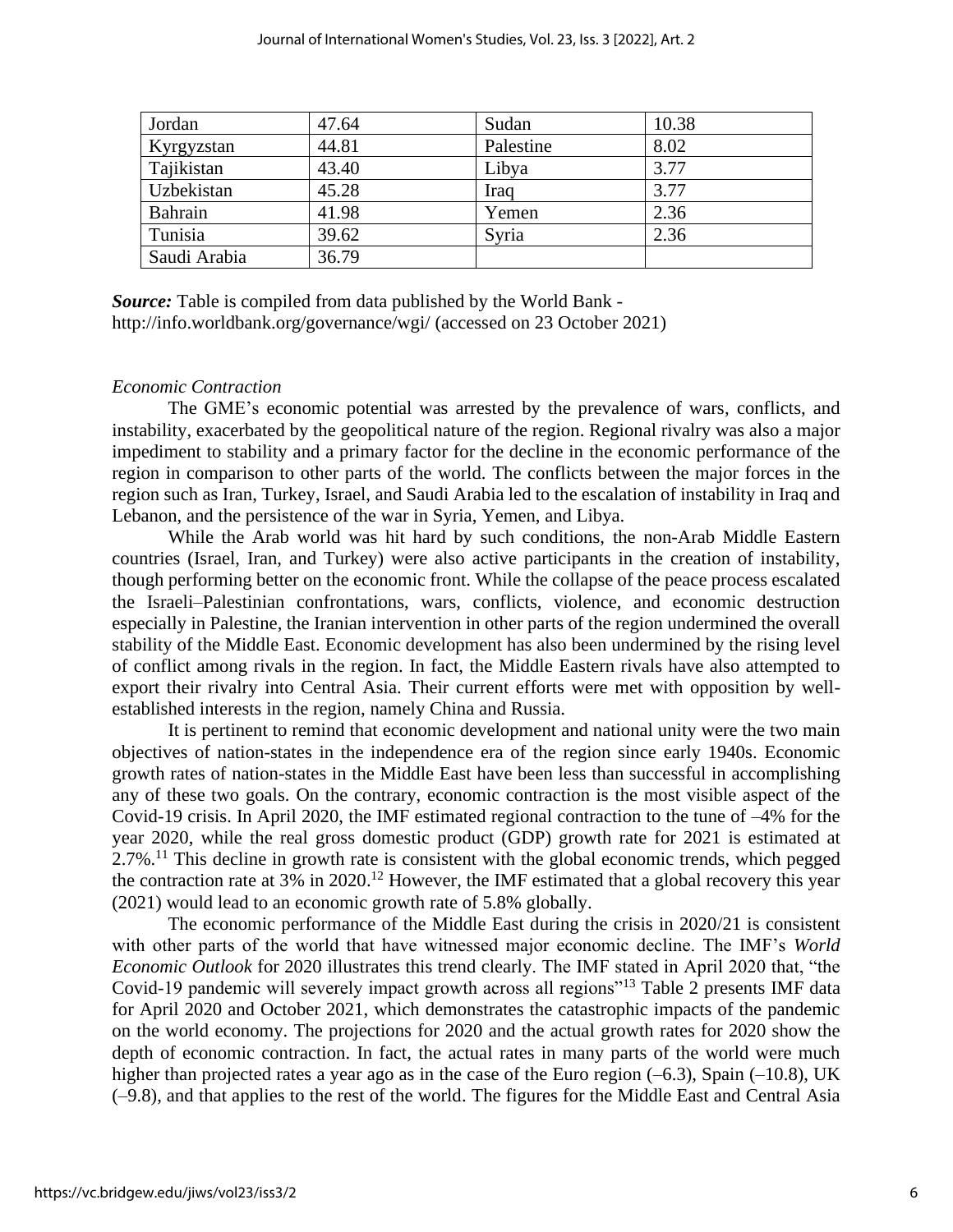show that its economic growth contracted by 2.8%, though expected to recover by the end of 2021, registering a projected rate of 4.1% in 2021 and 2022.

## **Table 2 Real GDP Annual Percentage Change: Latest World Economic Outlook Growth Projections in April 2020, and the October 2021 Latest World Economic Outlook Growth Projections**

| <b>Region/Country</b> | 2019          | 2020<br>2021 |            | 2020          | 2021       | 2022       |
|-----------------------|---------------|--------------|------------|---------------|------------|------------|
|                       | <b>Actual</b> | Projection   | Projection | <b>Actual</b> | Projection | Projection |
| World Output          | 2.9           | $-3.0$       | 5.8        | $-3.1$        | 5.9        | 4.9        |
| Advanced              | 1.7           | $-6.1$       | 4.5        | $-4.5$        | 5.2        | 4.5        |
| Economies             |               |              |            |               |            |            |
| <b>United States</b>  | 2.3           | $-5.9$       | 4.7        | $-3.4$        | 6.0        | 5.2        |
| Euro Area             | 1.2           | $-7.5$       | 4.7        | $-6.3$        | 5.0        | 4.3        |
| Germany               | 0.6           | $-7.0$       | 5.2        | $-4.6$        | 3.1        | 4.6        |
| France                | 1.3           | $-7.2$       | 4.5        | $-8.0$        | 6.3        | 3.9        |
| Italy                 | 0.3           | $-9.1$       | 4.8        | $-8.9$        | 5.8        | 4.2        |
| Spain                 | 2.0           | $-8.0$       | 4.3        | $-10.8$       | 5.7        | 6.4        |
| Japan                 | 0.7           | $-5.2$       | 3.0        | $-4.6$        | 2.4        | 3.2        |
| <b>United Kingdom</b> | 1.4           | $-6.5$       | 4.0        | $-9.8$        | 6.8        | 5.0        |
| Canada                | 1.6           | $-6.2$       | 4.2        | $-5.3$        | 5.7        | 4.9        |
| Other Advanced        | 1.7           | $-4.6$       | 4.5        | $-1.9$        | 4.6        | 3.7        |
| Economies             |               |              |            |               |            |            |
| <b>Emerging And</b>   | 3.7           | $-1.0$       | 6.6        | $-2.1$        | 6.4        | 5.1        |
| Developing            |               |              |            |               |            |            |
| Markets               |               |              |            |               |            |            |
| Emerging and          | 5.5           | 1.0          | 8.5        | $-0.8$        | 7.2        | 6.3        |
| Developing Asia       |               |              |            |               |            |            |
| China                 | 6.1           | 1.2          | 9.2        | 2.3           | 8.0        | 5.6        |
| India                 | 4.2           | 1.9          | 7.4        | $-7.3$        | 9.5        | 8.5        |
| ASEAN-5               | 4.8           | $-0.6$       | 7.8        | $-3.4$        | 2.9        | 5.8        |
| Emerging and          | 2.1           | $-5.2$       | 4.2        | $-2.0$        | 6.0        | 3.6        |
| Developing            |               |              |            |               |            |            |
| Europe                |               |              |            |               |            |            |
| Russia                | 1.3           | $-5.5$       | 3.5        | $-3.0$        | 4.7        | 2.9        |
| Latin America         | 0.1           | $-5.2$       | 3.4        | $-7.0$        | 6.3        | 3.0        |
| and the               |               |              |            |               |            |            |
| Caribbean             |               |              |            |               |            |            |
| <b>Brazil</b>         | 1.1           | $-5.3$       | 2.9        | $-4.1$        | 5.2        | 1.5        |
| Mexico                | $-0.1$        | $-6.6$       | 3.0        | $-8.3$        | 6.2        | 4.0        |
| Middle East and       | 1.2           | $-2.8$       | 4.0        | $-2.8$        | 4.1        | 4.1        |
| Central Asia          |               |              |            |               |            |            |
| Saudi Arabia          | 0.3           | $-2.3$       | 2.9        | $-4.1$        | 2.8        | 4.8        |
| Sub-Saharan           | 3.1           | $-1.6$       | 4.1        | $-1.7$        | 3.7        | 3.8        |
| Africa                |               |              |            |               |            |            |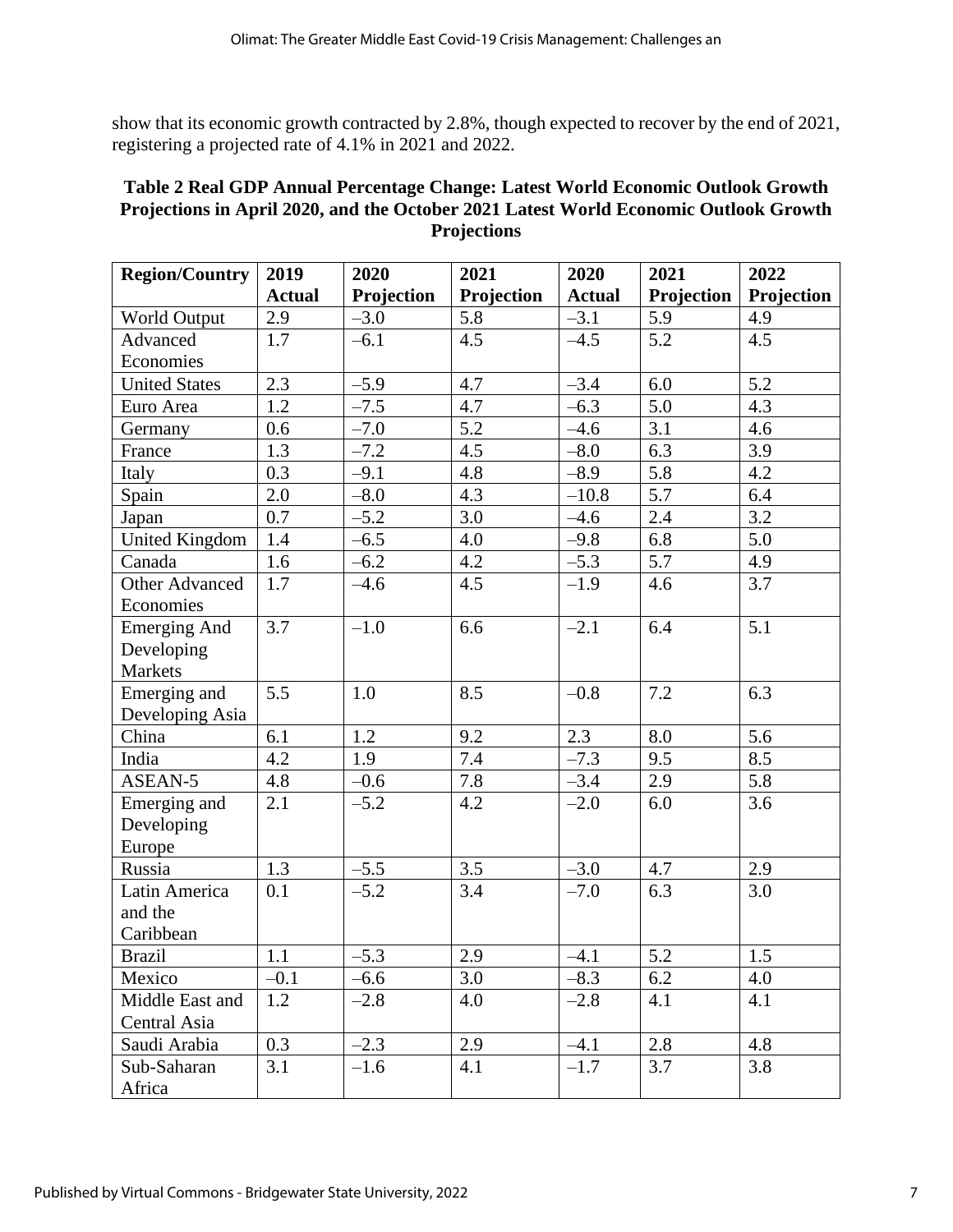| Nigeria       | 2.2       | $-3.4$    | 2.4       | $-1.8$ | 2.6 | 2.7 |
|---------------|-----------|-----------|-----------|--------|-----|-----|
| South Africa  | 0.2       | $-5.8$    | 4.0       | $-6.4$ | 5.0 | 2.2 |
| Low-Income    | 5.1       | 0.4       | 5.6       | 0.1    | 3.0 | 5.3 |
| Developing    |           |           |           |        |     |     |
| Countries     |           |           |           |        |     |     |
| Emerging      | <b>NA</b> | <b>NA</b> | <b>NA</b> | $-2.3$ | 6.7 | 5.1 |
| Market and    |           |           |           |        |     |     |
| Middle-Income |           |           |           |        |     |     |
| Economies     |           |           |           |        |     |     |

**Source**: International Monetary Fund, World Economic Outlook, October 2021. Accessed on October 23, 2021 at: https://www.imf.org/en/Publications/WEO/Issues/2021/10/12/worldeconomic-outlook-october-2021

## *Governmental Effectiveness*

Among multiple factors, a government's effectiveness and ability to manage a crisis through the mobilization of the state and society remains a critical one. The World Bank has been publishing a report on the Worldwide Governance Indicators (WGIs) since 1996. The report rates a government's performance on six broad factors: (1) voice and accountability, (2) political stability and absence of violence/terrorism, (3) effectiveness, (4) regulatory quality, (5) rule of law, and (6) control of corruption. When it comes to the management of crisis owing to a pandemic, all the above factors are important, but governmental effectiveness (GE) assumes higher importance. The World Bank neatly defines GE as "capturing perceptions of the quality of public services, the quality of the civil service and the degree of its independence from political pressures, the quality of policy formulation and implementation, and the credibility of the government's commitment to such policies".<sup>14</sup>

Table 3 ranks countries from the highest to the lowest in terms of GE scores. The scores indicate that a few countries in the GME region fall in the "highest" category. While most countries fall in the "acceptable" or "D" category, many countries in the region sit in the "failed" category. The United Arab Emirates (UAE) have been ranked as one of the most effective governments not only in the Middle East but also worldwide based on its effective handling of the crisis, mitigating its impact on the economy, providing a wide range of social services, generous economic stimulus packages, and a wide range of humanitarian assistance worldwide.

At the other end of the spectrum, Yemen, Syria, Sudan, Iraq, Lebanon, Iran, Mauritania, Tajikistan, and Libya are seen as having weak and failed governments as they could not mobilize governmental or societal support to combat crises facing their countries. The common factors among these countries and others in the vicinity such as Lebanon and Sudan are the issues of conflicts, wars, instability, and civil strife.

| Country    | <b>Score/Percentage</b> | Country    | <b>Score/Percentage</b> |
|------------|-------------------------|------------|-------------------------|
| <b>UAE</b> | 95.19                   | Kyrgyzstan | 47.12                   |
| Israel     | 90.87                   | Algeria    | 46.63                   |
| Qatar      | 86.54                   | Egypt      | 42.79                   |
| Bahrain    | 75.96                   | Tajikistan | 40.87                   |

**Table 3. Middle East Governmental Effectiveness Indicator Scores**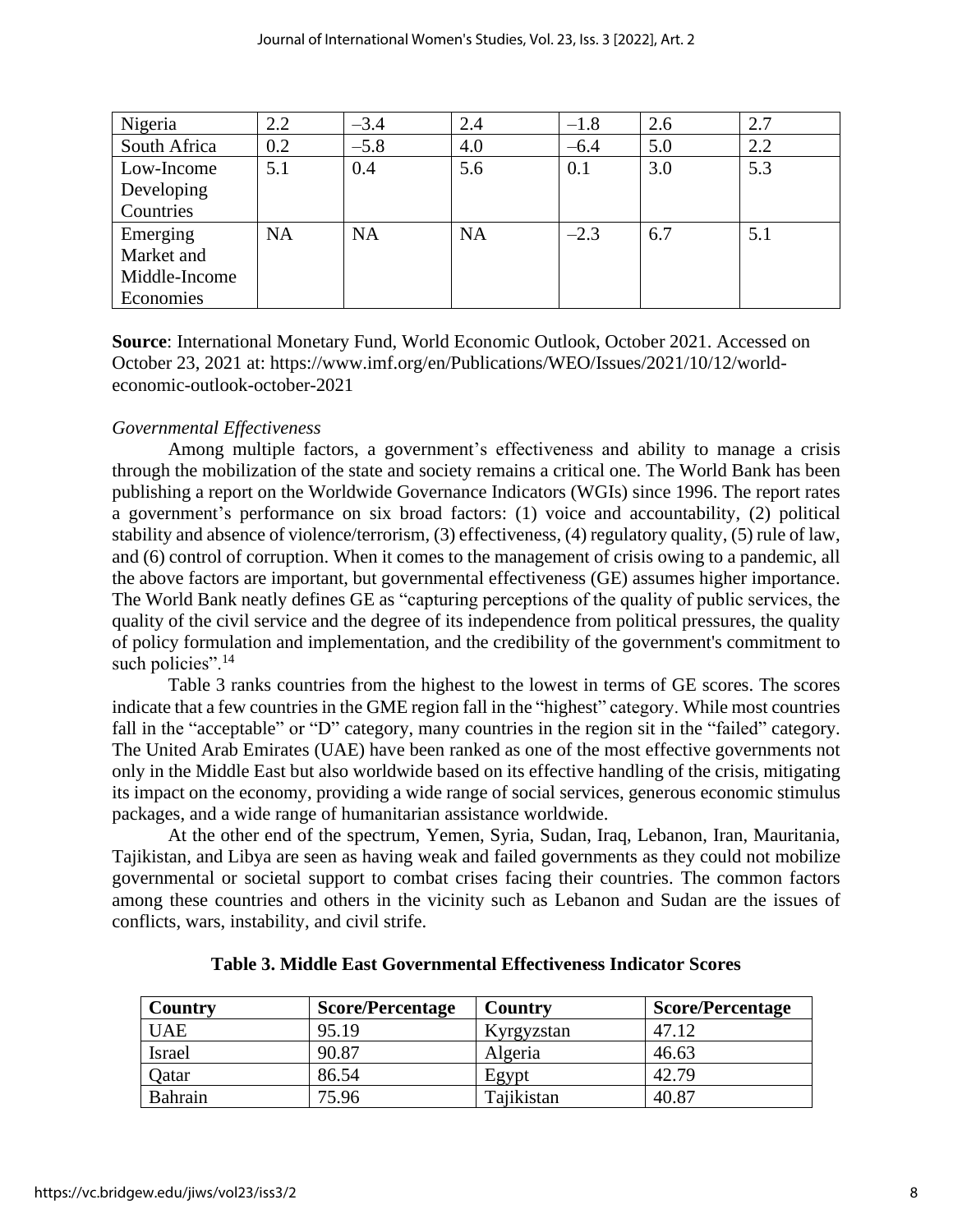| Saudi Arabia | 71.15 | Mauritania   | 37.98 |
|--------------|-------|--------------|-------|
| Kazakhstan   | 70.67 | Iran         | 29.81 |
| Oman         | 71.63 | Turkmenistan | 24.04 |
| Jordan       | 69.71 | Lebanon      | 19.71 |
| Morocco      | 63.94 | Iraq         | 15.87 |
| Turkey       | 63.94 | Sudan        | 12.50 |
| Kuwait       | 62.50 | Syria        | 10.10 |
| Tunisia      | 57.21 | Libya        | 3.85  |
| Uzbekistan   | 50.00 | Yemen        | 1.92  |
| Palestine    | 49.04 |              |       |

*Source:* Compiled from data provided by the World Bank. http://info.worldbank.org/governance/wgi/ (accessed on 23 October 2021)

In fact, the lack of effectiveness boils down to the overall weakness, collapse, and failure of the public healthcare systems across the region. Perhaps that explains the rising percentages of mortality rates in some countries of the region. The healthcare system has nearly completely collapsed in Syria, Yemen, and Libya.

#### **Regionalism and Pandemic-Response Methods**

The coronavirus crisis has brought to light the importance of regional cooperation in eradicating "regional and international" health challenges. As viruses do not recognize the concept of "sovereignty", regional responses are necessary. While the GME represents a geographic, cultural, and civilizational zone, lack of coordination between and among its sub-regions and countries has come out as a major weakness that hampered the region's ability to put up a coordinated and unified response to a collective threat. Rivalries weakened regionalism and conflicts made it difficult to deal with the pandemic collectively. This is an important lesson that Covid-19 crisis has taught to all regions of the world.

Therefore, the necessity of developing regional mechanisms for combatting the spread of diseases holds immense value. When there is an example of regional cooperation and coordination working well around security especially regarding the threat of terrorism, extending such camaraderie for securing region-wide healthcare presents itself as an opportunity. That explains why health security at regional and international levels must be a top priority item on the agenda of the international community.

In the case of Middle East, the absence of regional mechanism to confront the challenge is an indication of the failure of multilateral cooperation, despite that fact that the region has underlined the necessity of regional cooperation since 1945. Regional institutions such as the Arab League, the Gulf Cooperation Council, and the Arab Maghreb Union have no significant role to play in managing or combatting the threat of the pandemic. The chaos in past two years have demonstrated, in no uncertain terms, the necessity of regional coordination to effectively confront and contain cross-border challenges.

The GME region is divided into sub-manageable regions such as the Levant, the Gulf, North Africa, and Central Asia, all of which lacks regional coordination mechanisms, centers, frameworks, paradigms, etc. The pandemic should be a sufficient reason to promote such coordination ignoring the traditional obstacles for regional cooperation. These impediments include sovereignty concerns, conflicts and border disputes, political crises, economic challenges,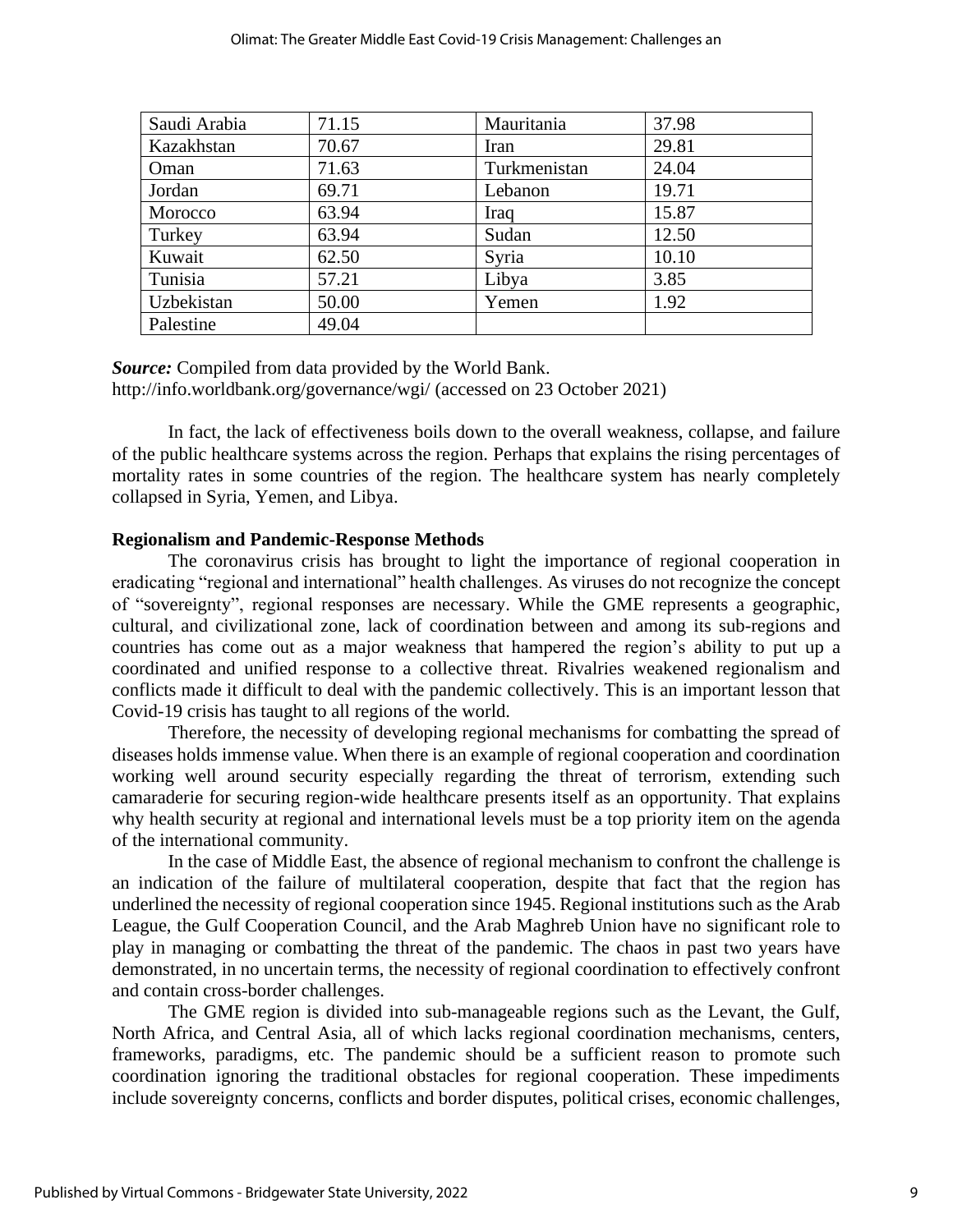etc. Overriding all such impediments, the pandemic has made it clear that a national response to regional and international crises is insufficient. It has underlined the importance of regional cooperation and coordination. In this regard, the preparatory response mechanism could begin with the establishment of a Greater Middle East Regional Crisis Management Center to deal with such impending threats as pandemics, environmental catastrophes, water security, food shortages, regional security threats, and mass movement of people.

## *Political Legitimacy and Public Support*

The corona crisis has tested the political legitimacy and the level of public support that the people accord for their governments across the region. Overall, the crisis has contributed to undermining and eroding the political legitimacy of the ruling elites across the region, especially in countries that have demonstrated clear failure in dealing with the crisis as in Lebanon, Yemen, Libya, Algeria, Syria, Iran, and other countries. The crisis has also deepened the multiplicity of political crises facing the region at large. While this is a clear challenge, it can be also a valuable opportunity for the state and the ruling elites to build bridges with the society and mend the gaps between the two sides. At the same time, there are allegations of corruption and mismanagement of public funds by the ruling elites. There is no denying the fact that corrupt governments and institutions contribute substantially to the deterioration of the public health sector. For example, the weak response to the pandemic in such countries as Lebanon, Algeria, Iraq, and Yemen is clear evidence of the waste in the health sector and corruption that stripped these countries of basic healthcare services despite billions of dollars flowing into the sector.

## *Refugees and Internally Displaced Persons*

The presence of millions of refugees and internally displaced persons (IDPs) across the region added another dimension to state and regional difficulties in dealing with the corona crisis. The wars in Syria alone produced 13.5 million refugees and IDPs. Iraq's wars, conflicts, instability, and sectarian violence produced 9 million IDPs, while the Yemen war produced 5 million IDPs, and an unidentified number of refugees across the Middle East, into Europe, and into the Far East. State's capacity to provide necessities for the refugees and IDPs such as food, shelter, and medicines is restricted by factors such as the collapse of the healthcare sector in these countries, the mismanagement of public funds, and the presence of militias and terrorist organizations in Syria, Iraq, and Yemen. Security threats are a major impediment to providing refugees with necessities. Efforts of the United Nations High Commission for Refugees are also less than expectations, which makes dealing with the refugee crisis much more difficult in times of pandemics and natural catastrophes.

## **Greater Middle Eastern Response to the Coronavirus Pandemic**

The GME region is divided into four sub-regions: the Gulf, the Levant, North Africa, and Central Asia. This section provides an overview of the sub-regional and state response to the coronavirus pandemic crisis.

## *The Arab Gulf Region*

The Arab Gulf Region encompasses members of the Gulf Cooperation Council  $(GCC)^2$ Iran, Iraq, and Yemen. The response of the Gulf region to the pandemic ranged from exceptionally successful cases as in the UAE, Saudi Arabia, and Bahrain, to the most challenged countries in the

<sup>&</sup>lt;sup>2</sup> Members of the GCC are Saudi Arabia, the UAE, Kuwait, Oman, Qatar, and Bahrain.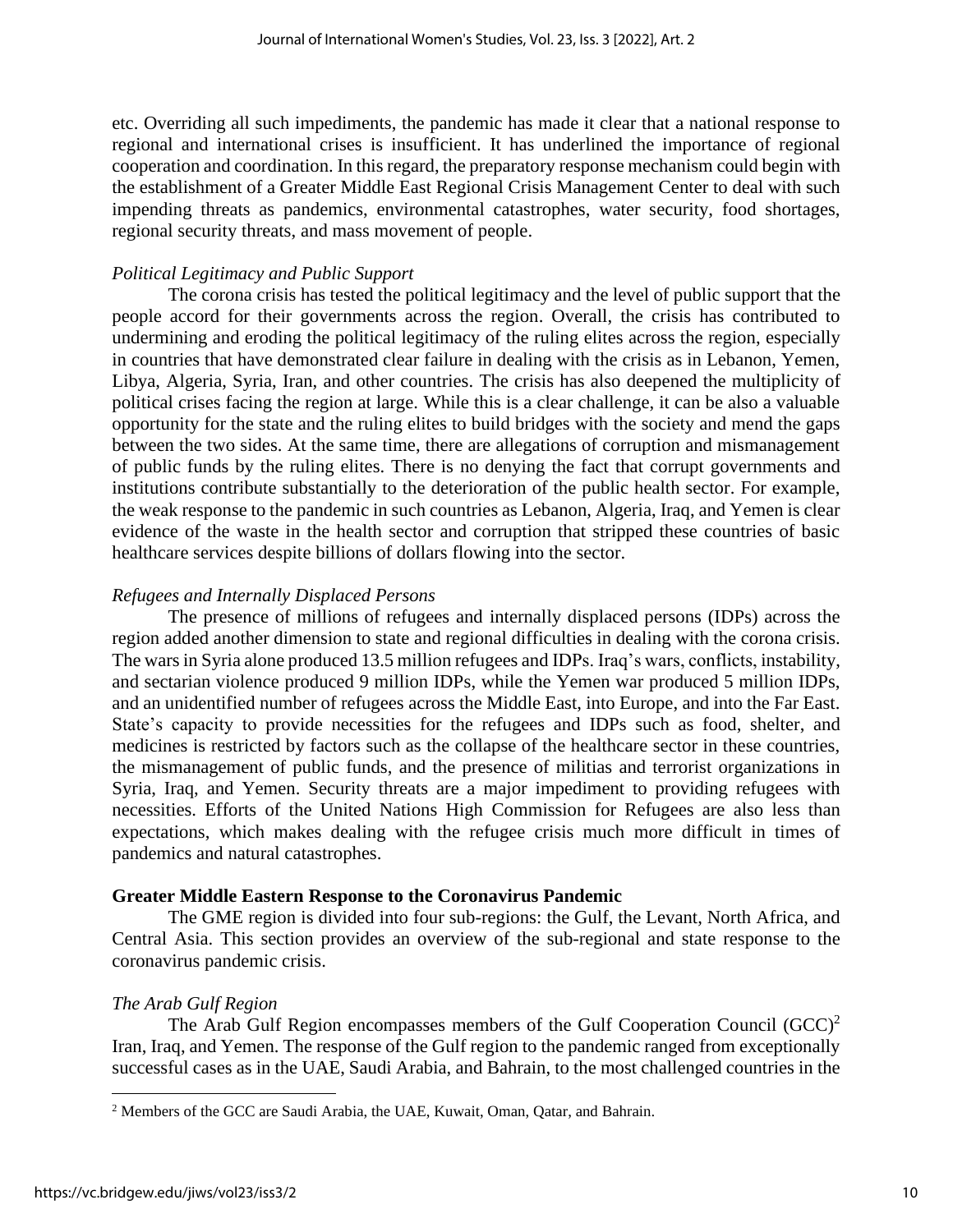region as in the case of Iran, Iraq, Oman, and Yemen; Qatar and Kuwait managed the crisis fairly well. One of the most noticeable aspects of crisis management in the GCC member states is the pro-active approach followed by the authorities in some countries. The states announced early lockdown, curfews, transferred education to distance education, banned public gatherings, and provided significant economic stimulus packages. Table 4 provides some vital statistics for the Gulf region. It demonstrates the impacts of the pandemic on the region's economic growth and contraction in 2020 and 2021. Across the board, the Gulf region suffered economic contraction ranging from  $-2.8\%$  as in Oman to  $-15.7\%$  as in the case of Iraq, while the projected economic growth rate in 2021 ranged from –2% in Yemen to 3.6% in Iraq. However, the ability of the GCC countries to respond well to the crisis without any major economic turbulence is attributed to their foreign reserves and sovereign fund assets.

| Country        | <b>Population</b><br>(Number) | <b>Size</b><br>(km <sup>2</sup> ) | <b>Gross</b><br><b>Domestic</b><br><b>Product</b><br>(GDP)<br>(US\$ | <b>Gross</b><br><b>National</b><br><b>Income</b><br>per<br>capita | Life<br><b>Expectancy</b><br>(Years) | <b>GDP</b><br><b>2020 Real</b><br>Change $(\% )$ | 2021<br>Projected<br><b>Growth Rate</b><br>$($ %) |
|----------------|-------------------------------|-----------------------------------|---------------------------------------------------------------------|-------------------------------------------------------------------|--------------------------------------|--------------------------------------------------|---------------------------------------------------|
|                |                               |                                   | <b>Billion</b> )                                                    | US\$                                                              |                                      |                                                  |                                                   |
| <b>Bahrain</b> | 1,641,164                     | 780                               | 38.475                                                              | 22,170                                                            | 77.29                                | $-5.1$                                           | 2.4                                               |
| Iraq           | 40,220,00                     | 434,128                           | 167.200                                                             |                                                                   | $\equiv$                             | $-15.7$                                          | 3.6                                               |
| Iran           | 82,913,893                    | 1,628                             | 258.245                                                             | 3,640                                                             | 76.67                                | 3.4                                              | 2.5                                               |
| Saudi          | 34,268,529                    | 2,149                             | 688.586                                                             | 22,840                                                            | 75.13                                | $-4.1$                                           | 2.8                                               |
| Arabia         |                               |                                   |                                                                     |                                                                   |                                      |                                                  |                                                   |
| Kuwait         | 4,207,077                     | 17,820                            | 136.197                                                             | 36,290                                                            | 75.48                                | $-8.9$                                           | 0.9                                               |
| Oman           | 4,974,992                     | 309,500                           | 76.332                                                              | 14,150                                                            | 77.86                                | $-2.8$                                           | 2.5                                               |
| Qatar          | 2,832,071                     | 11,490                            | 178.838                                                             | 58,830                                                            | 80.22                                | $-3.6$                                           | 1.9                                               |
| <b>UAE</b>     | 9,770,526                     | 71,020                            | 421,142                                                             | 43,470                                                            | 77.97                                | $-6.1$                                           | 2.2                                               |
| Yemen          | 29,161,922                    | 527,970                           | 23.48                                                               | 940                                                               | 66.12                                | $-8.5$                                           | $-2$                                              |

**Table 4. Current Vitals Statistics for the Gulf Region**

*Source:* The International Monetary Fund, October 2021. World Economic Outlook. Accessed on October 23, 2021, at: file:///C:/Users/EDA023/Downloads/text.pdf

Size and Population: WB at:

<https://data.worldbank.org/indicator/AG.LND.TOTL.K2?view=map> *Accessed on November 11, 2021.* 

Overall, the Arab Gulf region's response to the pandemic can be considered as proactive. The state took the lead in using its agencies, financial resources, security agencies, and its overall ability to mobilize state resources to deal with crises. The UAE took a proactive policy towards the crisis at domestic, regional, and international levels. Domestically, the state secured enough and more Covid-19 testing and treatment capacity. It has also secured supplies of food stuffs and secured uninterrupted supply chains throughout the crisis. It has also adopted drastic measures in terms of quarantine, isolation, distance education, reduced international flights, partial curfews, total lockdowns, banning public gatherings such as weddings, and initiated a massive awareness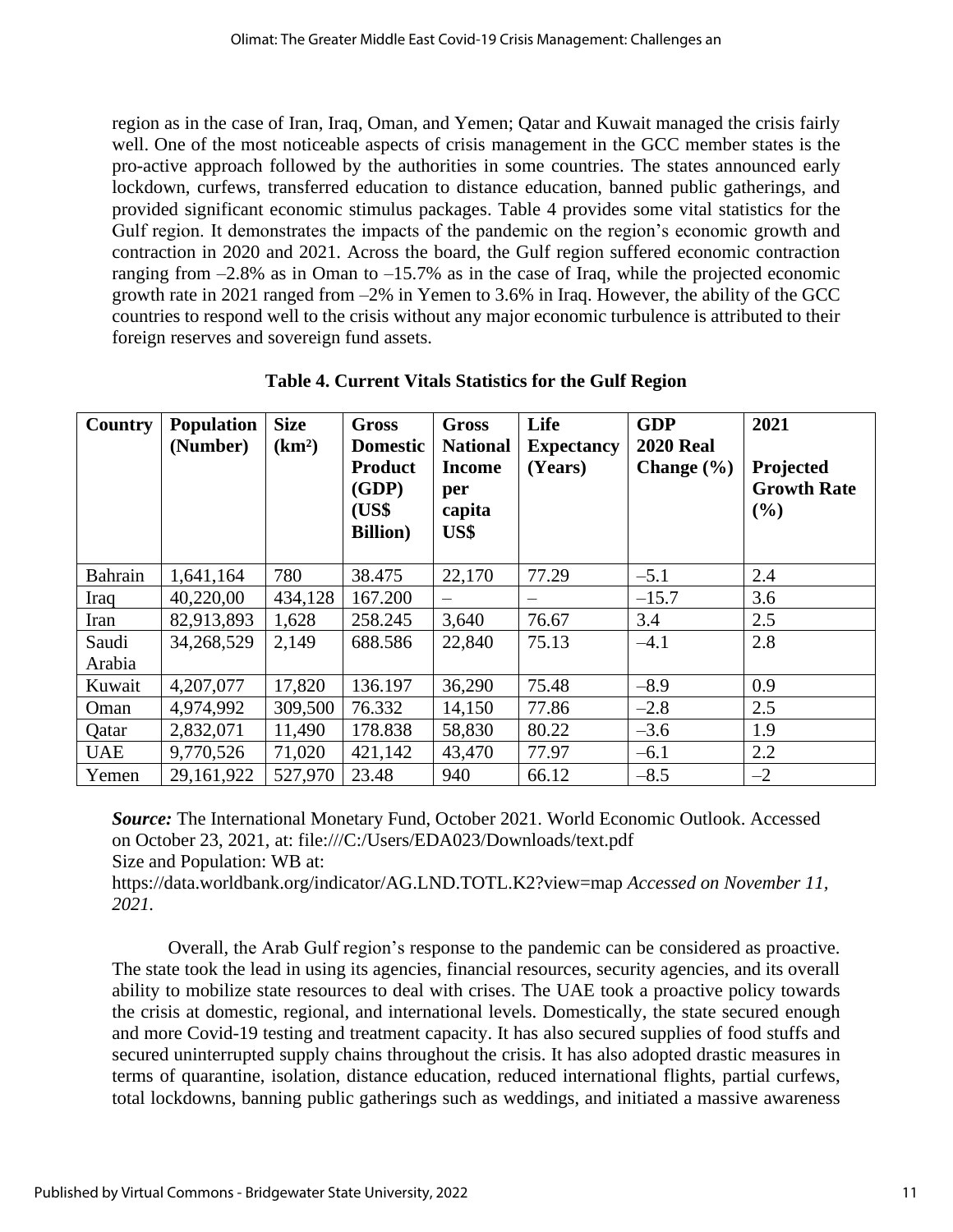campaign across the country. The multicultural nature of the UAE enabled it to promote an outstanding approach towards its people. Regionally speaking, the UAE provided necessary medical assistance to neighboring countries in the region such as Iran, Jordan, Egypt, Tunisia, Mauritania, and other countries across the Middle East. The UAE sent aid to China during the early months of the crisis; the Philippines, South Africa, Croatia, Belarus, Ethiopia, and other countries also received aid from the UAE. The UAE had also assisted in the repatriation process of some nationalities.

The UAE government redefined its priorities considering the pandemic concentrating on new sectors and made major shifts in the governmental structure and cabinet portfolios. The focus shifted to strategic sectors, health security, food security, and economic security for the post-Covid period. The government identified six major sectors that are at the center of governance and development: health, education, economy, food security, society, and government. This is a comprehensive approach to combatting the crisis and its post-crisis consequences. Overall, the UAE registered 739,381 cases, 2131 deaths, and administered 20,921,016 vaccines as on 27 October 2021. Table 5 captures the Gulf region's response specific to Covid-19.

| Country    | <b>Number of Cases</b> | <b>Number of</b> | <b>Number of Vaccines</b> |
|------------|------------------------|------------------|---------------------------|
|            |                        | <b>Deaths</b>    | <b>Administered</b>       |
| Bahrain    | 276,608                | 1,393            | 2,746,461                 |
| Iraq       | 2,047,811              | 22,993           | 8,972,041                 |
| Iran       | 245,058,083            | 4,973,384        | 6,888,779                 |
| <b>KSA</b> | 548,303                | 8,780            | 45,381,812                |
| Kuwait     | 412,557                | 2,461            | 2,668,082                 |
| Oman       | 304,183                | 4,110            | 5,679,984                 |
| Qatar      | 238,640                | 609              | 4,815,431                 |
| <b>UAE</b> | 739,381                | 2,131            | 20,921,016                |
| Yemen*     | 9,694                  | 1,850            | $NA^*$                    |

**Table 5. The Gulf Region's Covid-19 Status as of 23 October 2021**

\*Yemen's statistics should be considered with caution due to the fact that the country is going through a civil war.

*Source:* The John Hopkins Center for Systems Science and Engineering, the Covid-19 Database. Available at:<https://coronavirus.jhu.edu/map.html> (accessed on 23 October 2021).

Saudi Arabia initiated a proactive policy in dealing with the pandemic at its early stages. Its quest to control its spread was driven by several factors; its experience with SARS in 2013 tops the list. Secondly, Saudi Arabia is the home of Islam's two holiest shrines. Therefore, ensuring the safety of pilgrims became a national priority. In this regard, the government implemented strict policies as in closing its borders, limiting international flights, closing the holy places for pilgrims, and restricting the 2020 and 2021 Hajj seasons to nationals and residents to just 1000 in 2020 and 60,000 in 2021. Saudi Arabia imposed curfews and ban on public gathering and travelling between provinces. It also restricted travelling to neighboring countries, especially to the Kingdom of Bahrain, which was used by some nationals to travel to Iran, via Lebanon. To top all these measures, the government also implemented an ambitious vaccination scheme. Its efforts paid off. As of October 2021, the government has removed the social distancing policy at the holy places and opened its borders and airports to receive worshippers visiting the Holy shrines in Mecca and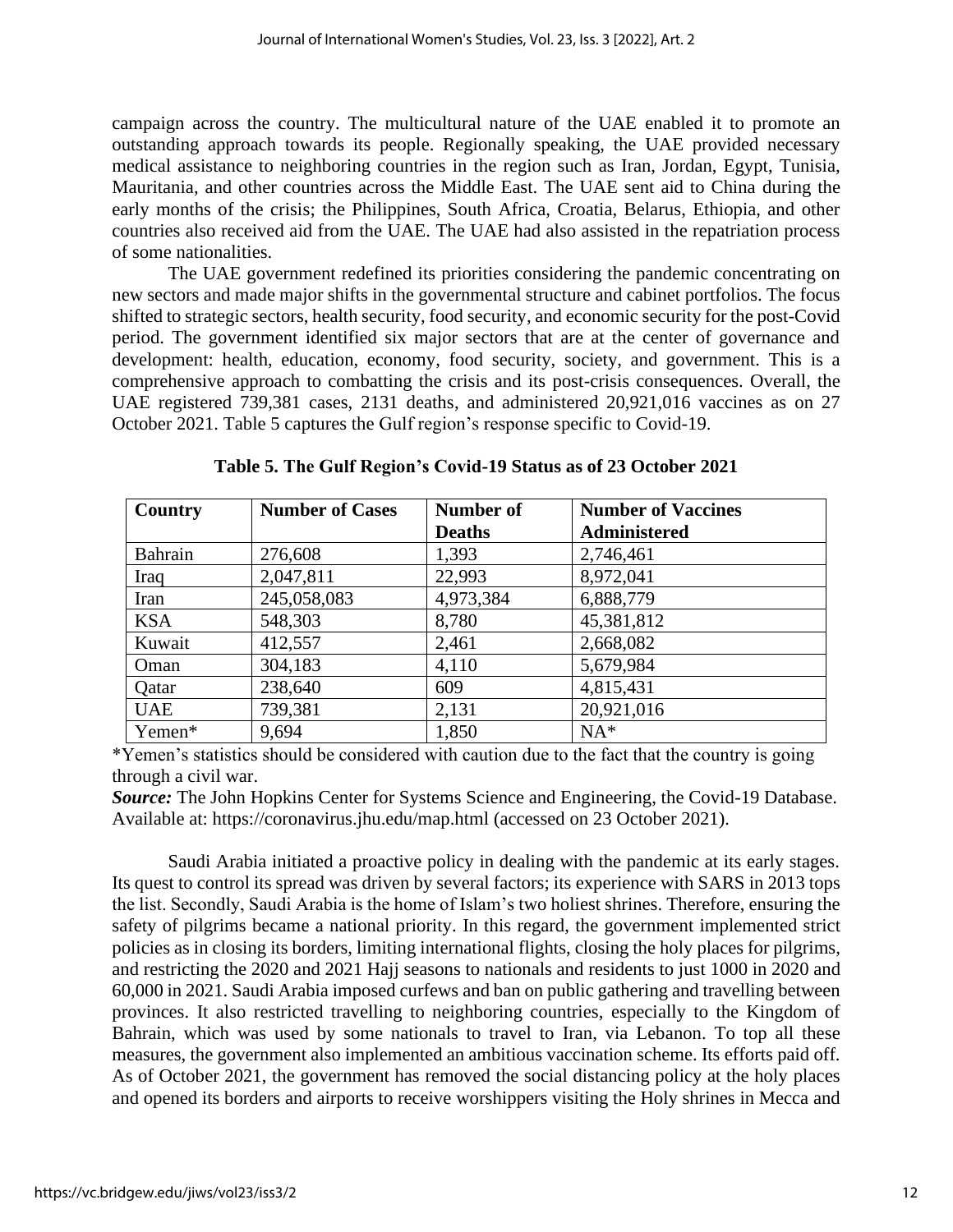Medina. Saudi Arabia registered 548,303 cases, 8,780 deaths, and administered 45,381,812 vaccines.

The Kingdom of Bahrain also initiated a proactive response to the pandemic. Bahrain enjoyed average and above-average economic growth rates over the past four decades: 7.3% in 1980, 8.3% in 2006 (highest), 2% in 2011 (declined due to political unrest), 5.4% in 2018, and – 5.1 in 2020 (owing to Covid-10 pandemic). Its economic growth rate is expected to improve to 2.4% in  $2021^{15}$ 

As regards response to the pandemic, Bahrain imposed curfews and lockdown. The government used its instruments to mobilize governmental support to good effect and brought the pandemic under control. Overall, Bahrain registered 276,608 cases, 1,393 deaths, and administered 2,746,461 vaccines. Vaccination was offered free of charge for first and second doses, while the government is encouraging a third booster dose, like other Gulf countries.

Iran emerged as one of the epicenters of the pandemic, especially in the early months of 2020. Iran was hit repeatedly by virus waves, driven by lack of preparedness and inability of the state to curb the spread of the virus across the country. There are several factors identified as contributing to the crisis in Iran. Apart from the unpreparedness of the Iranian authorities, the Iranian people at large provided no substantial support to state policies, especially around compliance, due to lack of confidence and trust in the government. Religious holidays and spiritual seasons in major religious centers such as Qum and Mashhad permitted large gathering, which furthered the spread of the virus among communities. Iran's outdated health sector, equipment, and systems were also unable to cope up with the increasing demand on healthcare services. Iranian officials blamed the American-led sanctions on Iran as a major factor in their inability to deal with the crisis. However, the healthcare sector, including medicines and related needs, was exempted from sanctions. The WHO organized several shipments through the UAE to assist the health authorities in Iran to respond to the crisis. China, Russia, and other countries sent shipments of necessary equipment and even Covid-19 vaccines. In fact, Iran's partnership with China and its "support" to Beijing exacerbated the crisis in the critical months of January, February, and March of 2020. Some Iranian airlines had regular flights to China, thus contributing to the spread of the virus in the country. Utter disregard to flying precautions added to the misery. It seemed foreign policy consideration surpassed health considerations at home at a time when the knowledge of the formidable virus itself was limited.

Iran's domestic predicament in dealing with the pandemic was also restrained by its geopolitical involvement in regional affairs. The Iranian people held their government responsible for the deterioration of the healthcare sector and public services due to its deep involvement in the proxy war in Syria, intervention in the civil and proxy war in Yemen, its deep involvement in Iraqi affairs, as well as its support to Hezbollah in Lebanon. On the other side, the government blames the sanctions regime imposed by the US due to its nuclear program ambitions. Above all, Iran's response to the crisis was also restricted by the deterioration of regime-legitimacy, and the lack of public support to the government policies. The Iranian people blames the hardliners and the Revolutionary Guard for the ills of the country. The Guards' interests and devotion to regional rivalry outdid domestic needs and challenges. The hardliners control the government and public funds. They view domestic needs as secondary to the regional goals of the so-called "the Iranian Project". On the domestic front, regime strength is more important than public needs. Shifting the blame on the US and the sanctions regime and distracting the Iranian people with regional adventurism created a catastrophic effect in every home in the country. Overall, Iran registered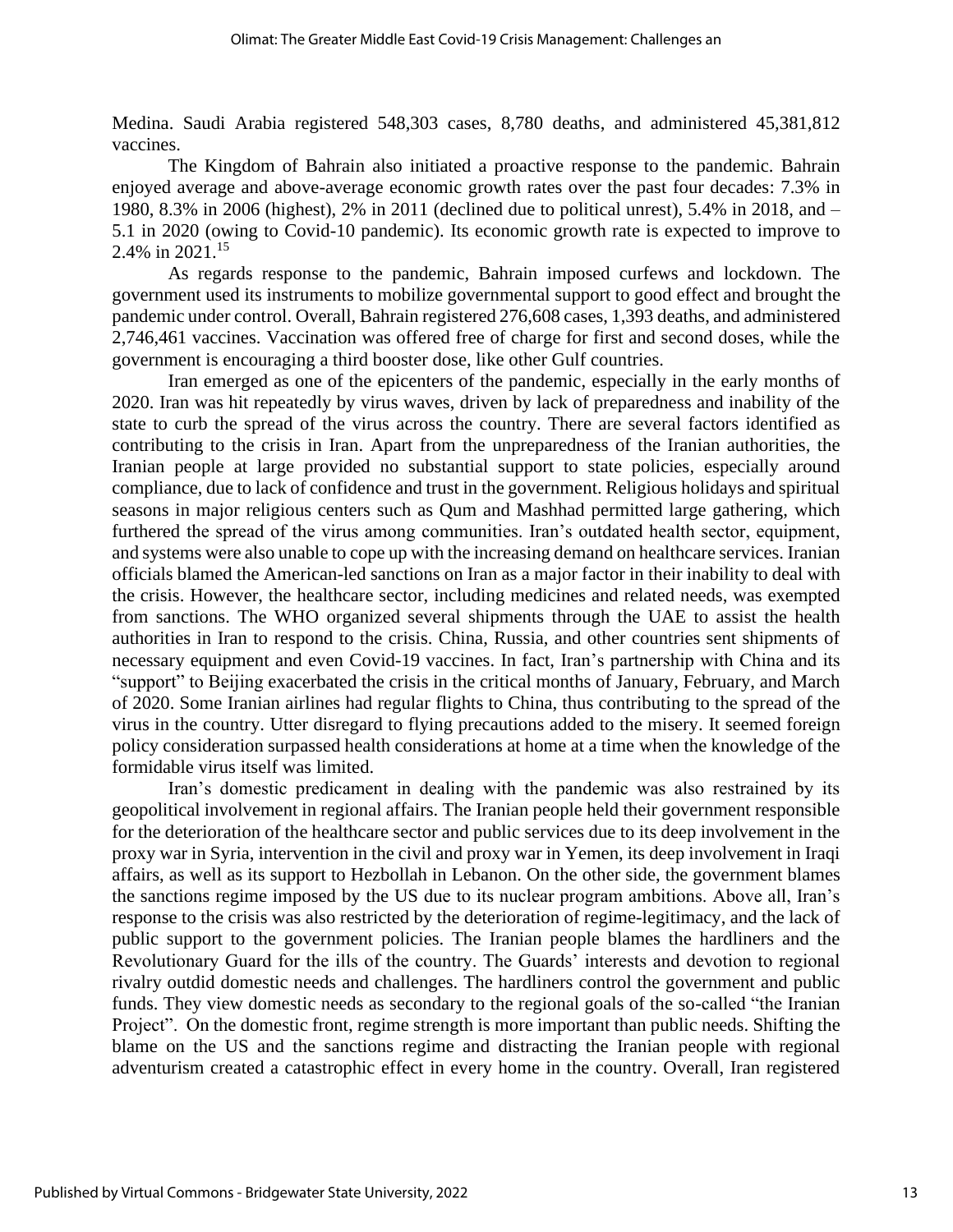245,058,083 cases, 4,973,384 deaths, while administered only 6,888,779 vaccines out of a population that exceeds 84 million.

Iraq's response to the crisis was also governed by domestic conditions characterized by instability, wars, and conflicts over the past two decades. The impact of regional factors contributed to it further. However, the Iraqi government encouraged the people to abide by the curfews and lockdowns, though with a limited capacity. Iraq's real GDP growth declined swiftly to –15.7%; however, the economy is expected to improve with its 2021 GDP growth rate anticipated to touch 3.6%. Overall, Iraq registered 2,047,811 cases, registered the highest death rate in the GME at 22,993, and administered 8,972,041 vaccines.

The State of Qatar took an active role in combatting the crisis. The government initiated a national response including curfews, lockdown, distance education, banning public gatherings, closing airports and ports, and providing a generous national stimulus package. Overall, Qatar registered 238,640 cases, 609 death cases, and administered 4,815,431 vaccines.

Similarly, Kuwait and Oman initiated national response plans including lockdowns, curfews, and distance education methods. Kuwait registered 412,557 thousand cases, 2,461 deaths, and administered 2,668,082 vaccines. The Sultanate of Oman registered 304,183 cases, 4,110 deaths, and administered 5,679,984 vaccines.

The Republic of Yemen can be classified as the worst case in the GME in terms of response to the crisis. The situation in Yemen is classified by the UN as the worst current humanitarian disaster, in which 80% of the population or 24 million people need assistance and protection.<sup>16</sup> Yemen's instability, civil wars, and proxy wars have crippled the country over the past century. It has arrested Yemen's potential as a trade-oriented civilization, and undermined its stability, prosperity, and social cohesion. Yemen is hit hard by Arab Spring since 2011, and its catastrophic consequences. The collapse of the government in 2015 and the takeover of the northern region by a rebel militia, the Saudi–Arab Coalition intervention, and domestic and regional rivalries destroyed Yemen's already weak infrastructure and undermined any ability of the country to confront a challenge on the level of a pandemic such as Covid-19. The war displaced over 5 million people, forced an unidentified number of migrants, and gave rise to a near-famine situation. UN sources estimate that 24 million people in Yemen need humanitarian assistance. The war in Yemen destroyed its infrastructure and led to the collapse of its already outdated heath sector. While statistics are most certainly inaccurate, and must be taken with caution, Yemen reported 9,694,000 cases and 1,850 deaths; no data is available on vaccines.

## *The Levant Region*

The response of countries in the Levant region was governed by such factors as the state of the economy, demographic factors, the presence of millions of refugees and displaced people, in addition to the war in Syria and the instability in Lebanon. Table 6 provides some data on the Levant region. It illustrates the economic contraction rates in 2020, and the projected growth rates in 2021.

| <b>Country   Population   Size</b> |                    | Gross               | <b>Gross</b> | Life    | <b>Poverty</b>                      | 2020   | <b>GDP</b>  |
|------------------------------------|--------------------|---------------------|--------------|---------|-------------------------------------|--------|-------------|
|                                    | (km <sup>2</sup> ) | Domestic   National |              |         | Expectancy   Ratio/Population   GDP |        | Growth      |
|                                    |                    | <b>Product</b>      | Income       | (Years) |                                     | Real   | Rates       |
|                                    |                    |                     |              |         |                                     | Growth | $\vert$ (%) |

## **Table 6. Vital Statistics for the Levant Region**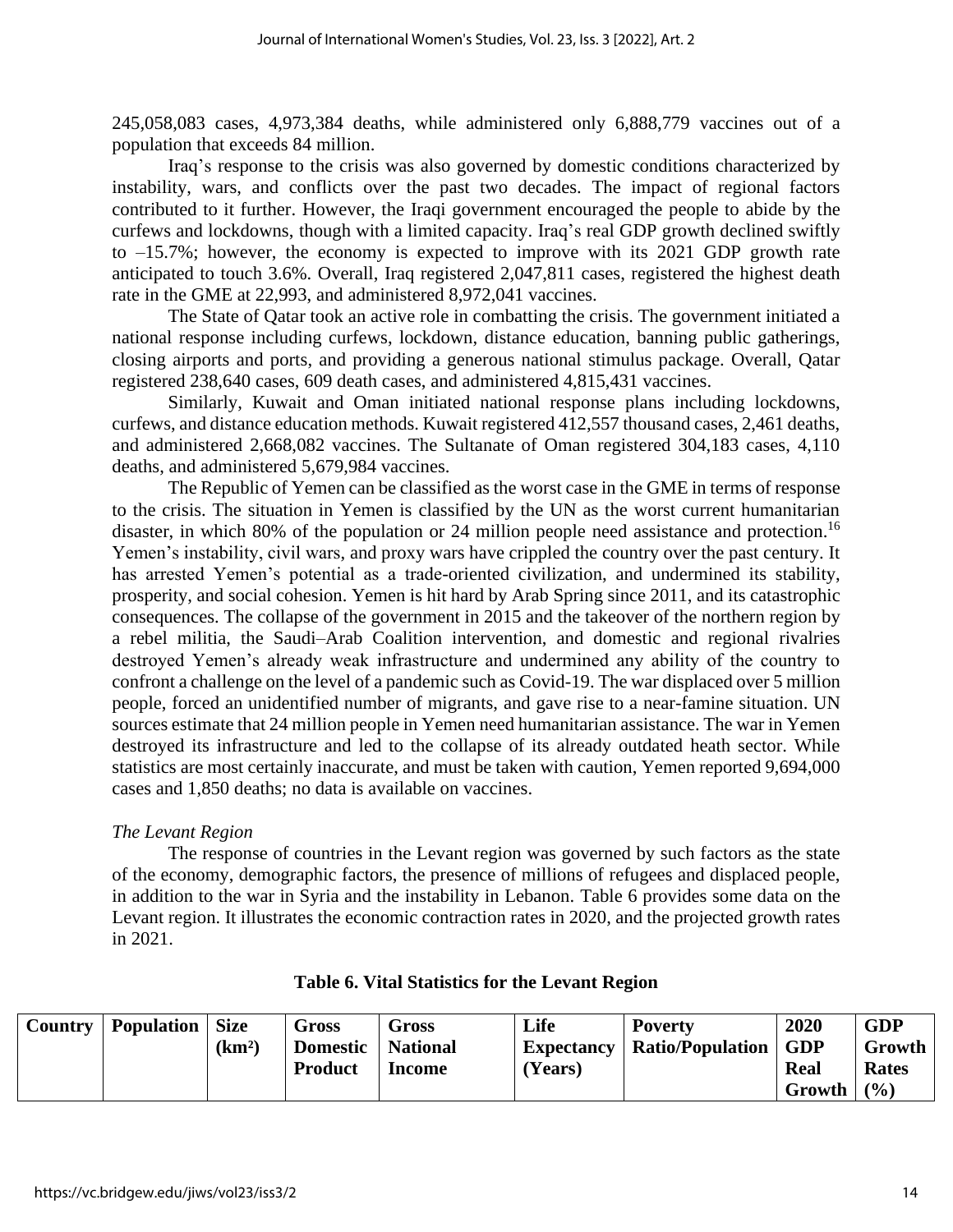|               |            |         | (US\$            | (US\$ per |       |           | Rate    |                |
|---------------|------------|---------|------------------|-----------|-------|-----------|---------|----------------|
|               |            |         | <b>Billion</b> ) | capita)   |       |           | (%)     |                |
| Lebanon       | 6,855,709  | 10,230  | 51.992           | 7,420     | 78.93 | 27.4      | $-25.0$ | N <sub>0</sub> |
|               |            |         |                  |           |       |           |         | Data           |
| Jordan        | 10,101,697 | 88,780  | 44.503           | 4,410     | 74.53 | 15.7      | $-1.6$  | 2.0            |
| Palestine     | 4,685,306  | 6,020   | 17.134           | 3,930     | 74.10 | 29.2      | $-11.5$ | 4.4            |
| <b>Israel</b> | 9,054,000  | 21,640  | 394,652          | 43,070    | 82.81 | <b>NA</b> | $-2.2$  | 7.1            |
| Iraq          | 39,309,789 | 434,128 | 190,644          | 4,840     | 70,60 | 18.9      | $-15.7$ | 3.6            |
| Syria         | 17,070,132 | 183,630 | 40,405           | 1,820     | 72.70 | 35.2      |         |                |
| Turkey        | 83,429,607 | 769,630 | 778.377          | 9,690     | 77.70 | 14.4      | 1.8     | 9.0            |

**Source:** The International Monetary Fund, October 2021. World Economic Outlook. Accessed on October 23, 2021 at: file:///C:/Users/EDA023/Downloads/text.pdf

Size and Population: WB at:<https://data.worldbank.org/indicator/AG.LND.TOTL.K2?view=map> (accessed on 11 November 2021*)* 

The Levant region's response varied from a proactive approach as in Turkey, Jordan, and Israel to negligence as in the case of Lebanon to near-absence of the state as in the case of Syria. Table 7 illustrates the number of cases, deaths, and vaccines administered across the region.

| Country       | <b>Number of Cases</b> | <b>Number of Deaths</b> | <b>Number of Vaccines Administered</b> |
|---------------|------------------------|-------------------------|----------------------------------------|
| Lebanon       | 648,782                | 8,561                   | 3,443,982                              |
| Jordan        | 853,012                | 10,965                  | 7,378,157                              |
| Palestine     | 451,459                | 4,636                   | <b>NA</b>                              |
| <b>Israel</b> | 1,324,451              | 8,062                   | 15,856,058                             |
| Iraq          | 2,047,811              | 22,993                  | 8,972,041                              |
| Syria         | 41,799                 | 2,517                   | 963,477                                |
| Turkey        | 7,879,438              | 69,344                  | 115,480,511                            |

**Table 7. Covid-19 Status in the Levant Region**

**Source:** The John Hopkins Center for Systems Science and Engineering, the Covid-19 Database. Available at:<https://coronavirus.jhu.edu/map.html> (accessed on October 23, 2021).

Jordan imposed a strict curfew and lockdown system carried out by the military and the security agencies. The aim was to contain the spread of the virus at its early stages. Challengers to the newly issued "Defense Orders" were arrested and fined heavily. The curfew/lockdown measures were comprehensive in nature at the beginning and included all sectors of the economy such as education, tourism, transportation, and industry. With only a few sectors open such as the health services, these measures brought the infection rate to zero at times, but then the outbreak nearly went out of control. Overall, Jordan registered 853,012 cases, 19,962 deaths, and administered 7,378,157 vaccines.

The health of Jordan's economy is usually a reflection of the regional stability or instability. The protracted war in Syria and Iraq and the collapse of the peace process, the continued tension and conflict between Palestine and Israel, coupled with internal political developments tested the ailing economy. Jordan remained afloat with support from its Gulf and European allies, the US, and international financial institutions. All its supporters view the stability of Jordan as strategic to the stability of the Middle East at large. Jordan hosts millions of refugees crossed to Jordan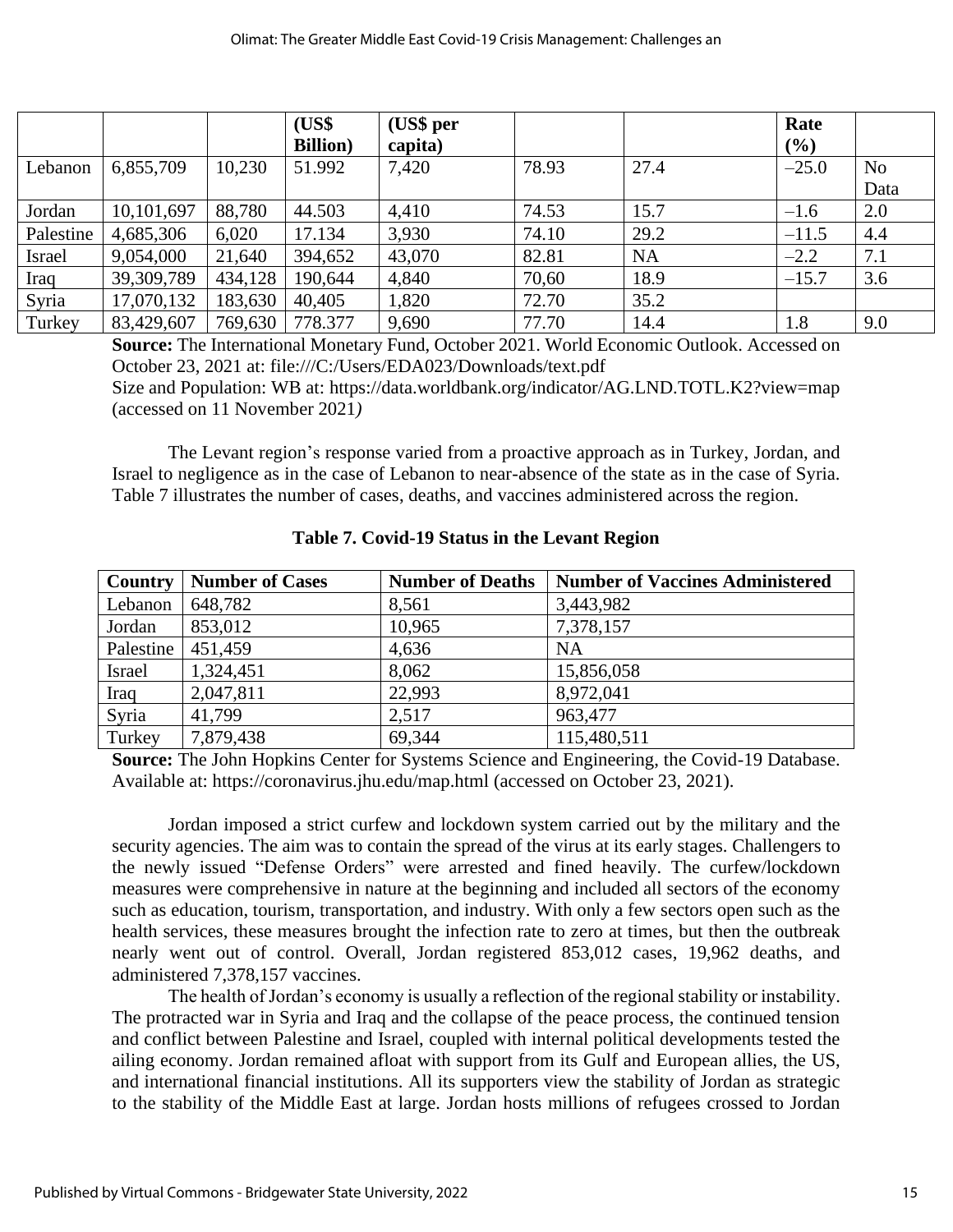because of the wars in Syria, and other neighboring countries. Its major Syrian camp in Mafraq is a source of discomfort to the authorities as another corona wave from here could severely dent its already stressed healthcare sector. Jordan highlighted the burden-sharing responsibility of the Syrian refugees by calling for support to aid the camps.

The Palestinian response to the crisis is governed by a set of factors, in which occupation tops the list. Secondly, the weak healthcare sector and the general decline of its economy slackened the response of the Palestinian National Authority (PNA), which, in turn, undermined its ability to confront the threat. In addition, corruption among the PNA's rank and file, the bureaucracy, and the national division between the two governments operating in Gaza Strip and Ramallah further crippled the pandemic response system. Israeli restrictions on the PNA, lockdowns, and restrictions on the Palestinian economy also contributed to the weak response. The PNA's falling legitimacy among Palestinians and the resultant lack of public support, autocratic nature, intolerance to dissent, and corruption made the Palestinian people denounce the authority's measures such as declaring a state of emergency. Furthermore, the Palestinian people do question the rationality of the "security" cooperation with Israel especially when Israeli authorities prioritized their own health situation instead of pursuing a unified approach to benefit both communities. Such policy measures did not cut ice with the Palestinian people and thus erased any hopes of cooperation between the two sides to confront a unified enemy, Covid-19. Overall, Palestine registered 451,459 cases and 4,636 deaths; no data is available on vaccines administered. Israel's approach to the crisis was hailed as exemplary. The government imposed curfews, lockdowns, and provided wide range of social services. The government also banned public gatherings, and closed ports and airports. Overall, Israel registered 1,324,451 cases, 8,062 deaths, and ran an ambitious vaccination program, which saw 15,856,058 vaccine shots being administered.

Turkey has been hit hard by the pandemic like other parts of the Middle East. The government imposed a state of emergency but kept its export-oriented economy open. The Turkish aviation and tourism sectors were hit hard by the closure, curfews, and lockdowns. In 2019, Turkey received over 41 million guests. In terms of its response to the pandemic, Turkey has a better healthcare sector as compared to its Middle Eastern counterparts. The government took drastic steps to respond to the pandemic in the early months of the crisis. It imposed curfews, closure of public places such as restaurants and religious institutions, in addition to banning flights from the most affected countries. Simultaneously, Turkey kept some of its airports open, though at a lower capacity as the country relied heavily on its aviation industry for revenue generation. Overall, Turkey registered 7,879,438 cases, 69,344 deaths, and administered 115,480,511 vaccines.

Lebanon reported 648,782 cases, 8,561 deaths and a vaccination rate at 23.4% of the total population. It's estimated that, 3,498,563 vaccines were administered in the country. In the case of Syria, the civil war has crippled the state and the healthcare sector's ability to respond to the pandemic. The number of cases in Syria are estimated at 46,421, while 2,672 succumbed to the virus, and only 2.95% of the population is fully vaccinated. It's estimated that only 1,125,146 vaccines were administered in the country, which is the lowest in the region.

#### *The North African Region*

The Covid-19 virus reached the Maghreb region in mid-late March of 2020. Like other parts of the GME region, North Africa's response to the crisis was governed by domestic, regionalgeopolitical, and international factors. On the domestic front, Libya is witnessing a protracted civil/proxy war since 2010, while Algeria faced two years of sustained protest called Hirak.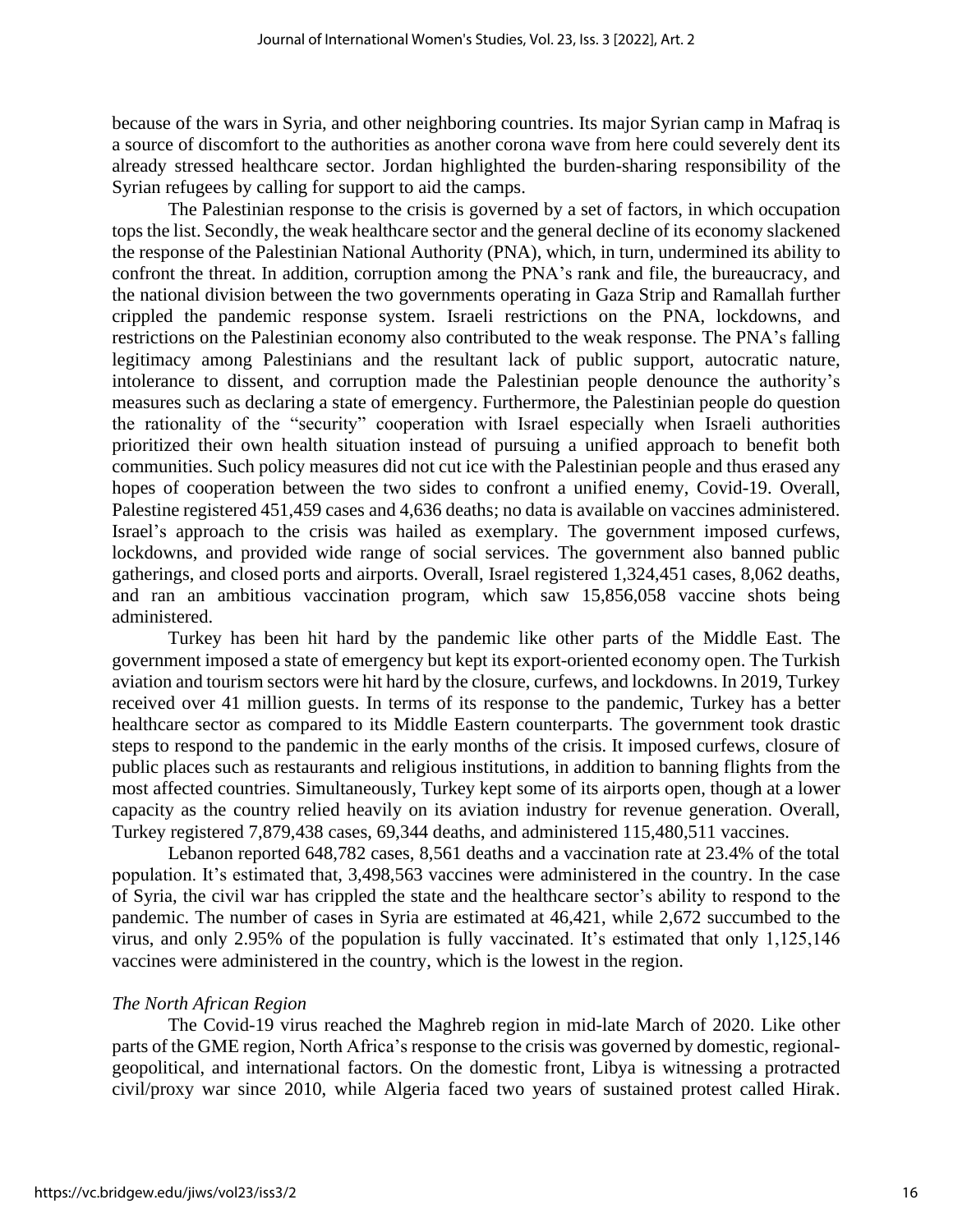Tunisia witnessed turbulence due to the instability of its government and its transition process to democracy. Sudan witnessed two military coups over the past two years, and a catastrophic economic collapse and a wide spread of the virus. Egypt denied the presence of the virus among its population, then took an active approach to contain it. Mauritania's weak institutions and economic conditions limited the government response to the pandemic, although it received assistance from regional and international donors. Table 7 illustrates three essential indicators to consider while addressing the region's response: rising poverty rates, contraction of economic growth rates in 2020, and recovery of the economy in 2021. Libya has the highest economic contraction in 2020 and the most promising growth rate in 2021, while Sudan has registered the lowest projected growth rate in 2021.

In fact, Sudan is heading towards a significant deterioration of its economy due to the second military coup conducted by its armed forces on 23 October2020. The generals undermined the political formula for the transitional government leading into civil disobedience, violence, instability, and potential re-imposition of international sanctions. The increase of the poverty rates across North Africa is another alarming factor. Sudan registered 46.5% of its population (the highest rate) under the poverty line, Mauritania registered is 31%, and Egypt 32.5%. Algeria and Morocco registered manageable rates of 5.5% and 4.8%, respectively, which can be managed through poverty-alleviation programs.

| Countr<br>y            | Populati<br><sub>on</sub><br>(Number | <b>Size</b><br>(km <sup>2</sup> ) | <b>Gross</b><br><b>Domes</b><br>tic<br><b>Produc</b><br>t<br>(Billio<br>$\mathbf{n}$ US\$) | <b>Gross</b><br><b>Nation</b><br>al<br><b>Incom</b><br>e<br>(per<br>capita<br><b>US\$</b> ) | Life<br><b>Expecta</b><br>ncy<br>(Years) | <b>Poverty</b><br><b>Ration/P</b><br>op | 2020<br>Real<br><b>GDP</b><br>Growth<br>Rate<br>$(\%)$ of<br>Populati<br>on | Project<br>ed<br><b>GDP</b><br>Growt<br>h Rate<br>in 2021<br>(%) |
|------------------------|--------------------------------------|-----------------------------------|--------------------------------------------------------------------------------------------|---------------------------------------------------------------------------------------------|------------------------------------------|-----------------------------------------|-----------------------------------------------------------------------------|------------------------------------------------------------------|
| Algeria                | 43,053,0<br>54                       | 2,381                             | 171.15<br>8                                                                                | 4,010                                                                                       | 76.88                                    | 5.5                                     | $-4.9$                                                                      | 3.4                                                              |
| Libya                  | 6,777,45<br>3                        | 1,759                             | 26.197                                                                                     | 5,410                                                                                       | 72.91                                    | NA                                      | $-59.7$                                                                     | 123.2                                                            |
| Morocc<br>$\mathbf{O}$ | 36,471,7<br>66                       | 446,3<br>$00\,$                   | 119.7                                                                                      | 3,200                                                                                       | 76.68                                    | 4.8                                     | $-6.3$                                                                      | 5.7                                                              |
| Tunisia                | 11,694,7<br>21                       | 155,3<br>60                       | 39.196                                                                                     | 3,340                                                                                       | 76,69                                    | 15.2                                    | $-8.6$                                                                      | 3.0                                                              |
| Maurita<br>nia         | 4,524,69<br>8                        | 1,030                             | 7.601                                                                                      | 1,660                                                                                       | 64.92                                    | 31.0                                    | $-1.8$                                                                      | 2.7                                                              |
| Western<br>Sahara*     | 593,339                              | 252,1<br>20                       | NA                                                                                         | NA                                                                                          | NA                                       | NA                                      | No Data                                                                     | N <sub>o</sub><br>Data                                           |
| Egypt                  | 100,388,<br>076                      | 995,4<br>50                       | 332,44<br>2                                                                                | 2,690                                                                                       | 71.99                                    | 32.5                                    | 3.6                                                                         | 3.3                                                              |
| Sudan                  | 42,813,2<br>37                       |                                   | 32.25                                                                                      | 820                                                                                         | 65.311                                   | 46.5                                    | $-3.6$                                                                      | 0.9                                                              |
|                        |                                      |                                   |                                                                                            |                                                                                             |                                          |                                         |                                                                             |                                                                  |

**Table 8. North Africa's Vital Statistics and Growth Rates in 2020 and 2021**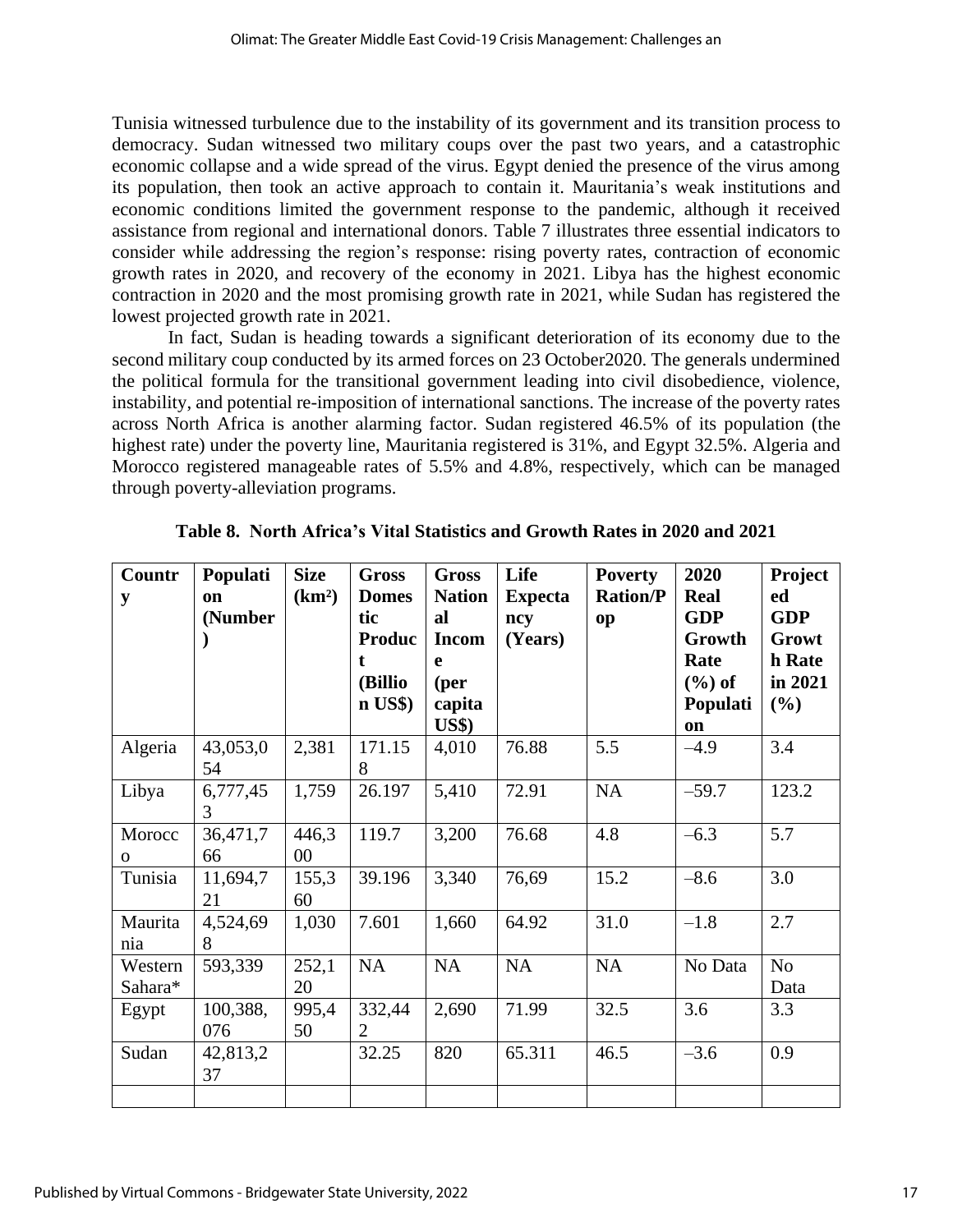\**Western Sahara is classified as Occupied Territory by the United Nations. The territory is annexed by Morocco.*

*Source:* The International Monetary Fund, October 2021. World Economic Outlook. Available at: <file:///C:/Users/EDA023/Downloads/text.pdf> (accessed on 23 October 2021) Size and Population at: <https://data.worldbank.org/indicator/AG.LND.TOTL.K2?view=map> (accessed on 11 November 2021).

The North African region began reporting Covid-19 cases towards the end of February 2020. They also took drastic measures to contain the pandemic immediately as in the case of Morocco and Tunisia. They imposed partial curfews, then lockdowns. They closed their borders, airports, ports, and enforced total lockdowns.

In Algeria, the lockdown led to reduction of the protest of the Hirak movement. The infection rate in Algeria cloaked some of the highest rates in the region. Algeria registered 205,903 cases of infection, 5,894 deaths, and administered 14,082,920 vaccines. Algeria's response to the crisis was primarily governed by the nature of its economy, with heavy reliance on the oil sector as the main revenue source. There was a drastic decline in oil demand Algeria's foreign-exchange reserves fell from an all-time high of \$201.347 billion in 2013 to \$59.43 billion, an all-time low in 2020.The weakness of its healthcare sector, deterioration of its hospitals, departure of some of its best medical staff (brain drain) over the past three decades to Europe in particular, as well as regional challenges such as the simmering conflict with Morocco, the war in Libya, and the instability in Tunisia also made telling negative impact on its pandemic response.

Tunisia reported its first cases of the virus in March. The government imposed partial curfews, and total lockdowns as the number of infections increased drastically. Initially, the government announced an \$850 million package to deal with the immediate socio-economic impacts of the pandemic, in addition to tax relief and support to small and medium enterprises. By May 2020, Tunisia seemed to have the pandemic under control, emerging from a lengthy lockdown of five weeks. Tunisia registered 711,863 cases, 25,160 deaths, and administered 8,885,554 vaccines. Tunisia issued an international appeal, requesting assistance to deal with the pandemic. The World, Bank, the US, and the EU provided some assistance. Overall, Tunisia's ability to confront the pandemic and to deal with its consequences deteriorated drastically in the fall of 2021 due to the escalation of political conflicts between the presidency and the parliament. The consequences of the protracted war in Libya and the lockdowns at home and in neighboring countries have increased unemployment rates in Tunisia and added to the misery.

Morocco's response to the pandemic can be described as effective and proactive. As early as March 2020, the government imposed a state of emergency and imposed partial curfews and lockdowns with the help of its police and armed forces. A national fund was established and took measures to tackle unemployment and deliver social services to the poor. State and society organizations in the country managed to bring the virus under control and reopen the economy. Overall, Morocco registered 9,44,378 cases, 14,621 deaths, and administered 46,094,289 vaccines.

| <b>Country</b> | <b>of</b><br><b>Number</b><br>Cases | of<br><b>Number</b><br>Deaths | <b>Number</b><br><b>Administered</b> | Vaccines |
|----------------|-------------------------------------|-------------------------------|--------------------------------------|----------|
| Algeria        | 205,903                             | 5,894                         | 14,082,920                           |          |

## **Table 9. Status of Covid-19 in North Africa**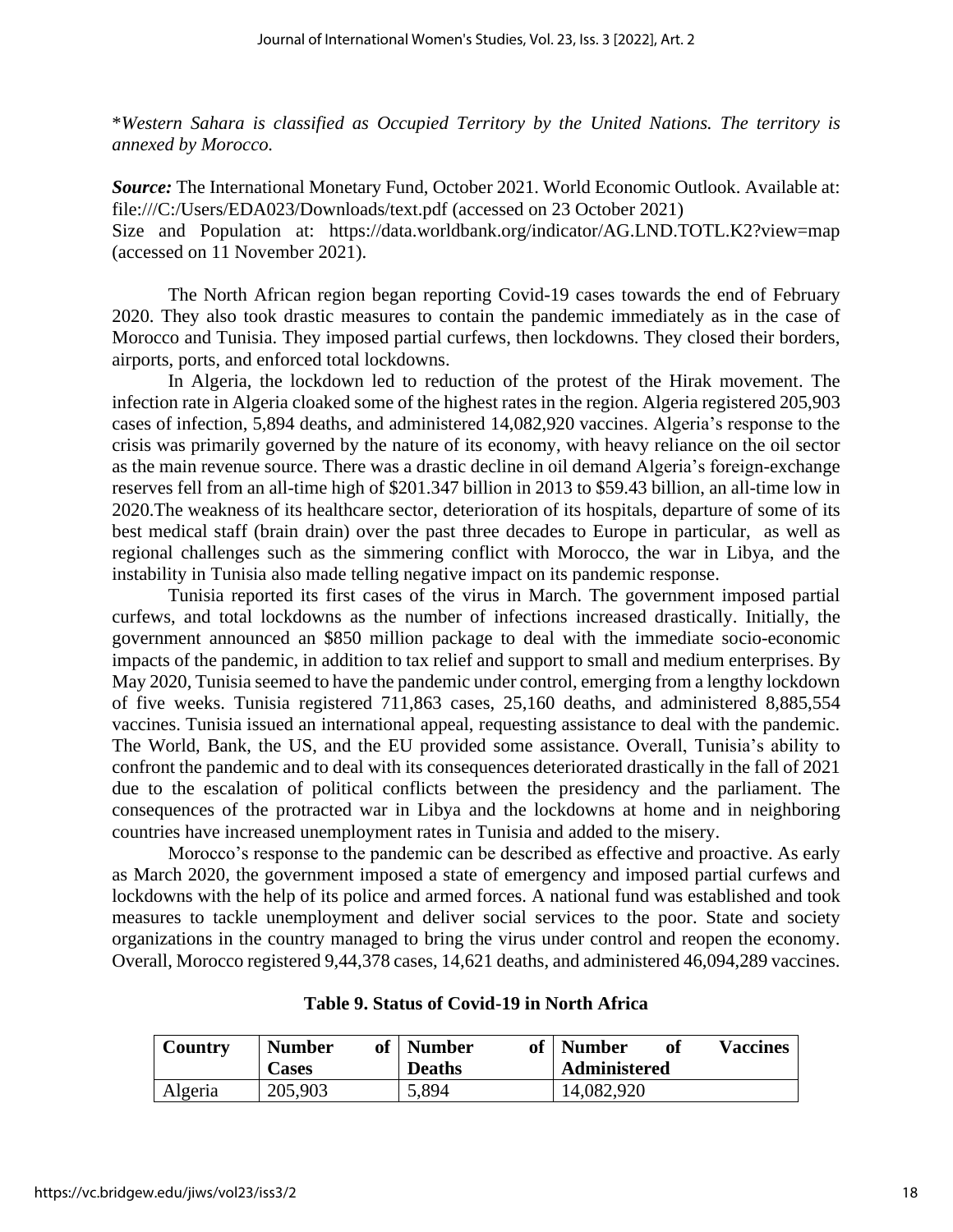| Libya      | 354,866 | 5,033  | <b>NA</b>  |
|------------|---------|--------|------------|
| Morocco    | 944,378 | 14,621 | 46,094,289 |
| Tunisia    | 711,863 | 25,160 | 8,885,554  |
| Mauritania | 36,989  | 792    | 1,300,831  |
| Egypt      | 325,508 | 18,333 | 25,083,832 |
| Sudan      | 40,433  | 3,099  | 2,111,141  |
| Western    | 17      |        | <b>NA</b>  |
| Sahara     |         |        |            |

| Source: The John Hopkins Center for Systems Science and Engineering, the Covid-19 Database. |
|---------------------------------------------------------------------------------------------|
| Available at: https://coronavirus.jhu.edu/map.html (accessed on October 23, 2021).          |

The State of Libya's response to the pandemic was restricted by a decade-long civil and proxy war and by the deterioration of its health sector. International appeals to stop the fighting came from the UN and Western and Arab capitals. In response, the two warring camps in Tripoli and Benghazi announced a humanitarian pause and pledged financial support to local governments and healthcare institutions to boost their ability to respond to the pandemic. The European countries were fearful of the Syrian model that under the conditions of the pandemic Libyans would flee to European shores, coupled with the increasing number of migrants from the South (Africa) towards the North (Europe). In fact, the pandemic is associated with the phenomena of mistreatment to African migrants in Libya and the lack of resources to assist them or providing them with the basic needs until a permanent solution is found.

The complexity of the security situation in Libya and the fact that the war became an international proxy conflict dominated the Libyan scene even during the worst months of the global crisis of corona. The solution to the conflict seemed to be in the European capitals, in Ankara, and much less in Libya itself. As for domestic response to the conflict, the near collapse of the healthcare sector is the most challenging aspect of the Libyan war. Libyans, who could afford to pay for treatment usually, travelled to Arab and European countries, while those unable to do so suffered the consequences at home. The departure of Libya's most qualified medical doctors is the most tragic aspect of Libya's predicament in recent times. Its scientists, doctors, engineers, etc. are employed in European countries and North America, while Libya is descending into chaos. Libya registered 354,866 cases and 5,033 deaths; and no data is available on vaccinations administered in the country.

The initial months of the coronavirus crisis in Egypt were dominated by denial of the presence of the virus, then to recognition and a proactive policy. The government established a crisis unit to handle the crisis, enforced curfews and lockdowns, and used state security measures to deal with the pandemic. In the summer of 2020, cases were rising to over 1000 a day, then declined in the fall, then increased in the early months of 2021, and stabilized in spring and the summer of 2021. Obviously, the government managed to bring the virus under control. Overall, Egypt registered 325,508 cases, 18,333 deaths, and 25,083,832 vaccines administered.

Sudan registered its first case of virus in March 2020. Like neighboring countries, cases rose throughout the summer and the fall, registering some of the highest infectious and death rates in the region. Sudan registered 40,433 cases, 3,099 deaths, and administered 2,111,141 vaccine doses. Sudan's overall response to the crisis is also governed by domestic instability, the military coup of October 2019, the second coup in October 2021, lack of stability, decades of economic collapse, deterioration of the health sector, and the departure of its most qualified doctors and members of the medical establishment to other countries.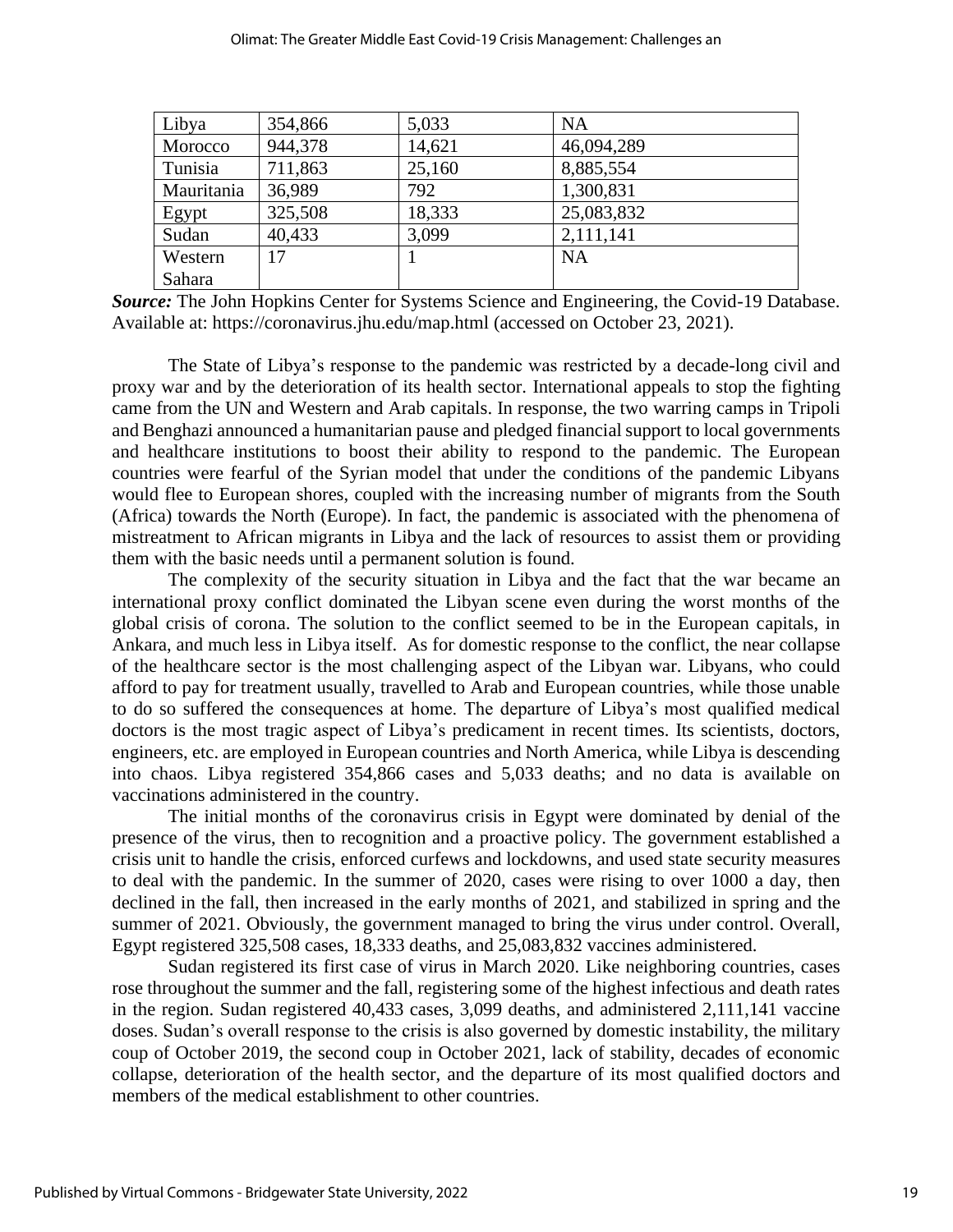As for Mauritanian, it registered its first cases of corona in March 2020. The country was hit by two major waves of the virus in the spring and the fall of 2020, until the government and non-governmental organizations managed to bring it under control. Mauritania imposed curfews and total lockdowns. It had also closed its airports, ports, schools, and religious institutions. Overall, Mauritania registered 36,989 cases, 792 deaths, and administered 1,300,831 vaccine doses.

## *The Central Asian Region*

The Central Asian region was hit hard by the pandemic especially in the first six months of the crisis, in 2020. The geography and geopolitics of the region influenced drastically its ability to respond to the challenges as well as the opportunities provided by the Covid-19 crisis. Central Asia is a landlocked region, sandwiched between China and Russia, without access to international markets. Central Asia's main trade partners are China and Russia, while other regional trade powerhouses such as Turkey, Iran, and India have presence in the region. Central Asia extended its support to China in the early months of the crisis, while Beijing reciprocated the goodwill by sending aid to the region when the virus spread in the region in the summer and fall of 2020. Russia, Turkey, and India provided some assistance as well. The Central Asian economy is heavily reliant on remittances of labor in Russia, EU, and other parts of the world. Lockdowns crippled this aspect of the economy in countries such as Tajikistan and Kyrgyzstan, while Kazakhstan is more reliant on fossil fuel revenue. Table 9 illustrates Central Asia's vital statistics, primarily, its actual growth rates in 2020, and projected growth rates in 2021.

| Country          | Populati<br>on<br>(Number | <b>Size</b><br>(km <sup>2</sup> ) | Gross<br><b>Domest</b><br>ic<br><b>Produc</b><br>$t$ (GDP)<br>(Billion<br>$\mathbf{U}\mathbf{S}\mathbf{\$}$ | <b>Gross</b><br><b>Nation</b><br>al<br><b>Incom</b><br>e (Per<br>Capita<br>in<br><b>US\$)</b> | Life<br><b>Expectan</b><br>cy<br>(Years) | <b>Povert</b><br>y<br><b>Ratio</b><br>2021<br>(%) | 2020<br><b>GDP</b><br><b>Actual</b><br>Growt<br>h Rate<br>(%) | 2021<br><b>GDP</b><br>Growt<br>h Rate<br>(%) |
|------------------|---------------------------|-----------------------------------|-------------------------------------------------------------------------------------------------------------|-----------------------------------------------------------------------------------------------|------------------------------------------|---------------------------------------------------|---------------------------------------------------------------|----------------------------------------------|
| Kazakhstan       | 18,513,67<br>3            | 2,699                             | 181,667                                                                                                     | 8,820                                                                                         | 73.18                                    | 4.3                                               | $-2.6$                                                        | 3.3                                          |
| Kyrgyzstan       | 6,456,200                 | 191,80<br>$\theta$                | 8.271                                                                                                       | 1,240                                                                                         | 71.60                                    | 20.1                                              | $-8.6$                                                        | 2.1                                          |
| Tajikistan       | 9,321,623                 |                                   | 8.301                                                                                                       | 1,070                                                                                         | 71,09                                    | 26.3                                              | 4.5                                                           | 5.0                                          |
| Uzbekistan       | 33,580,35<br>$\theta$     | 440,55<br>5                       | 57.727                                                                                                      | 1,800                                                                                         | 71.57                                    | 14.1                                              | 1.7                                                           | 6.1                                          |
| Turkmenist<br>an | 5,942,094                 | 469,93<br>$\theta$                | 45.231                                                                                                      | 7,220                                                                                         | 68.19                                    | <b>NA</b>                                         | $-3.4$                                                        | 4.5                                          |

## **Table 9. Central Asia's Vital Statistics**

*Source:* The International Monetary Fund, October 2021. World Economic Outlook. Accessed on October 23, 2021, at: file:///C:/Users/EDA023/Downloads/text.pdf

Size and Population at: <https://data.worldbank.org/indicator/AG.LND.TOTL.K2?view=map> (accessed on 11 November 2021).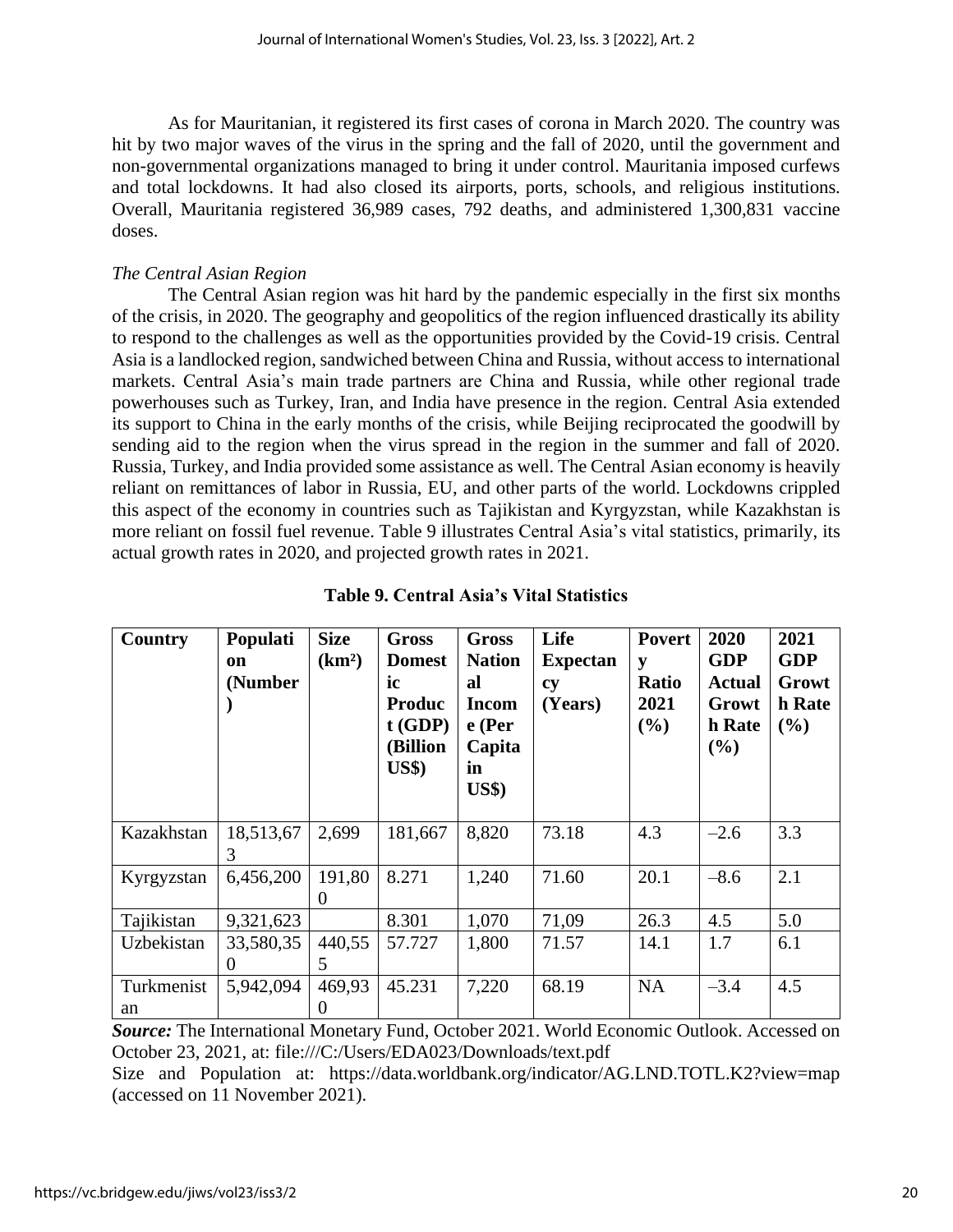The country-specific response to the crisis varied from one country to another in the region. Moreover, the pandemic outlook in the region was blurred by state control of the pandemicnarrative. For example, Turkmenistan is yet to report any cases of Covid-19 in the country, while Tajikistan reported 17,486, and no data on deaths. Other countries such as Kazakhstan were more transparent in confronting the crisis, updating the public, and confronting the crisis with ambitious interventionist governmental policies.

Central Asia lacks regional mechanisms to confront the crisis, despite the five countries in the region sharing a common background, nearly similar governmental structures, economic structures, etc. They also face similar economic, political, and security challenges. Their main trading partners are the same, i.e., China and Russia, and they all are integrated into the Chinese and Russian trade frameworks. Recognizing the importance of regional cooperation and the level of regional burden, Kazakhstan sent 5,000 tons of flour to Kyrgyzstan and Tajikistan. Opportunities for regional cooperation exist not only in humanitarian assistance, but also in areas such as digitalization of the healthcare system, administration, food distribution, and border control.

Kazakhstan was hit hard by the pandemic as its main source of revenue was oil exports. Its domestic trade volume and regional and international indicators also suffered. The lockdown at the national, regional, and international levels crippled its economy leading to increased unemployment rate, decline of trade with neighboring countries, and higher inflation rates. However, the Government of Kazakhstan acted in a proactive manner. The government declared emergency law, imposed several rounds of lockdowns to bring the pandemic under control, and provided a proactive crisis-management package of \$13 billion at the end of March 2020. An ambitious package of tax exemptions, tax relief, deferral, and assistance to the most vulnerable was introduced. The government increased social pension by 10% and provided monthly payments to citizens influenced by the emergency law. The government has also supported the frontliners such as doctors, nurses, medical technicians, and police forces in combatting the pandemic. The government supported the agricultural sector, provided access to preferential loans, and encouraged production. Small and medium enterprises also received a tax-relief package. Large enterprises also received similar incentives. Overall, Kazakhstan registered 1,009,918 cases, 16,957 deaths, and administered 15,550,804 vaccines.

| <b>Country</b> | Number of    | Number of     | <b>Number of Vaccines Administered</b> |
|----------------|--------------|---------------|----------------------------------------|
|                | <b>Cases</b> | <b>Deaths</b> |                                        |
| Kazakhstan     | 1,009,918    | 16,957        | 15,550,804                             |
| Kyrgyzstan     | 180,741      | 2,658         | 1,677,709                              |
| Tajikistan     | 17,456       | 125           | NA                                     |
| Uzbekistan     | 184,233      | 1,309         | 25,101,646                             |
| Turkmenistan   | NA           | <b>NA</b>     | NA                                     |

**Table 10. Central Asia's Covid-19 Status**

*Source:* The John Hopkins Center for Systems Science and Engineering, the Covid-19 Database. Available at:<https://coronavirus.jhu.edu/map.html> (accessed on 23 October 2021).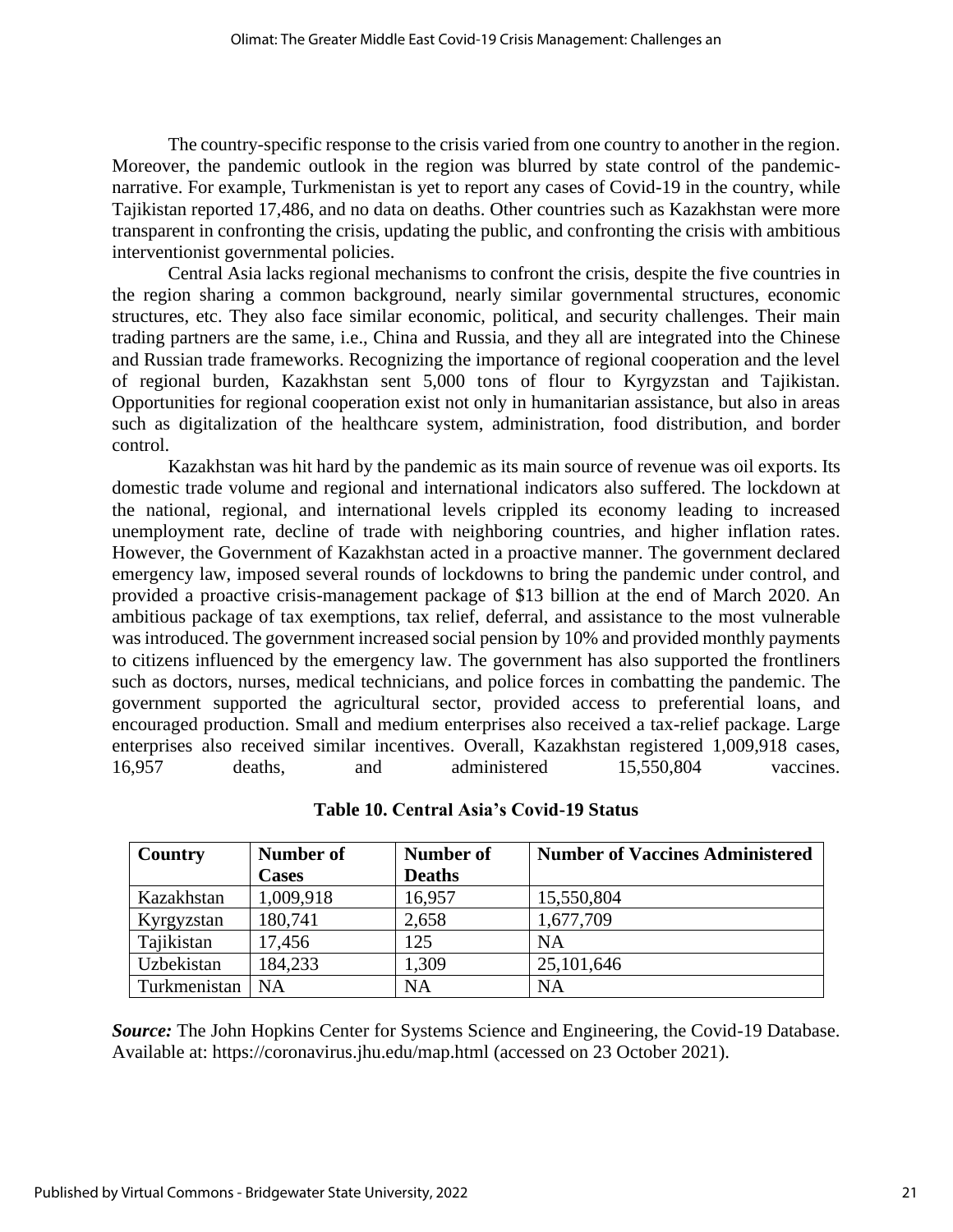Kyrgyz government also pursued an active approach to the crisis. The Kyrgyz people are well-known for voicing out their concerns and pressuring their government. The government provided assistance package to main components of the economy, tax relief packages, subsidizing banks to encourage small loans, food programs, healthcare assistance, etc. Bishkek secured some necessary funding from the IMF and the Asian Development Bank to confront the crisis. The World Bank reported challenging figures about Kyrgyzstan in 2020. Labor was hit the most due to the lengthy first lockdown of 47 days. During this period, 40,000 people lost their jobs, inflation rate shot up to 9.7%, real GDP contracted by 8.6%, depreciation of currency by 19%, a budget deficit of 4.2%, and public debt increased as a percentage of the GDP from 51.6% in 2019, to 68.1% in 2020.<sup>17</sup> As for the pandemic situation, Kyrgyzstan reported 180,741 cases and 2,658 deaths, while it administered 1,677,709 vaccines.

Tajikistan's response was like other countries in the region, imposing curfews and lockdowns, and initiating social policies and economic incentives. Tajikistan registered 17,456 cases and 125 deaths; no data is available on vaccinations.

Uzbekistan's economy was hit hard by the pandemic due to closures and regional deterioration of trade. The government introduced an Anti-Crisis Fund to deal with the challenges imposed by the crisis. It provided tax-relief package, economic stimulus, and social services programs. Overall, it has registered 184,233 cases, 1,309 deaths, and administered over 25,101,646 vaccines.

Given the fact that Central Asia shares a wide range of commonalities, it is incumbent on the region to develop mechanisms of integration at least in the health sector. The five countries in the region share history, geographical unity, cultural narratives, and a shared destiny. There is an urgent need for the establishment of a Central Asia Crisis Management Center and an entity to tackle cross-border crises.

#### **Conclusion**

The Covid-induced pandemic highlighted the need of regional cooperation as a critical instrument for responding appropriately to future pandemics and crises facing the GME region. The uniqueness of the Middle East and its vulnerability to crises make it incumbent on the region to articulate regional responses to regional crises such as pandemics, water shortages, food security, violence, extremism, and terrorism. Aligning with this thought, the region and its subregions should consider establishing, for example, a Middle East Center for Disease Control, a Gulf Crisis Management Center, a North African Crisis Management Center, and a Central Asian Unified Crisis Management Center. While these ideas are within the reach on technical, funding, and necessity grounds, the regional rivalry, proxy wars, sectarianism, and conflicts in the region pose a major challenge to these ideas from becoming a reality.

The coronavirus pandemic has demonstrated such regional shortcomings and their impacts on state response to the crisis. Primarily, states in the region relied heavily on their own ability to mobilize national resources to confront the challenge. They also relied on receiving some assistance from friends, allies, and international organizations. The region's response, success, or failure thereof was consistent with the international trends. The whole world was taken by surprise by the outbreak of the pandemic in the early months of 2020. Gradually, the region adapted to it, and brought it under control. While the crisis has surely tested the state and the region, it has also provided valuable opportunities for the region at large, and its sub-regions in particular, to develop unified responses to any upcoming crises. However, it remains to be seen if the region would seize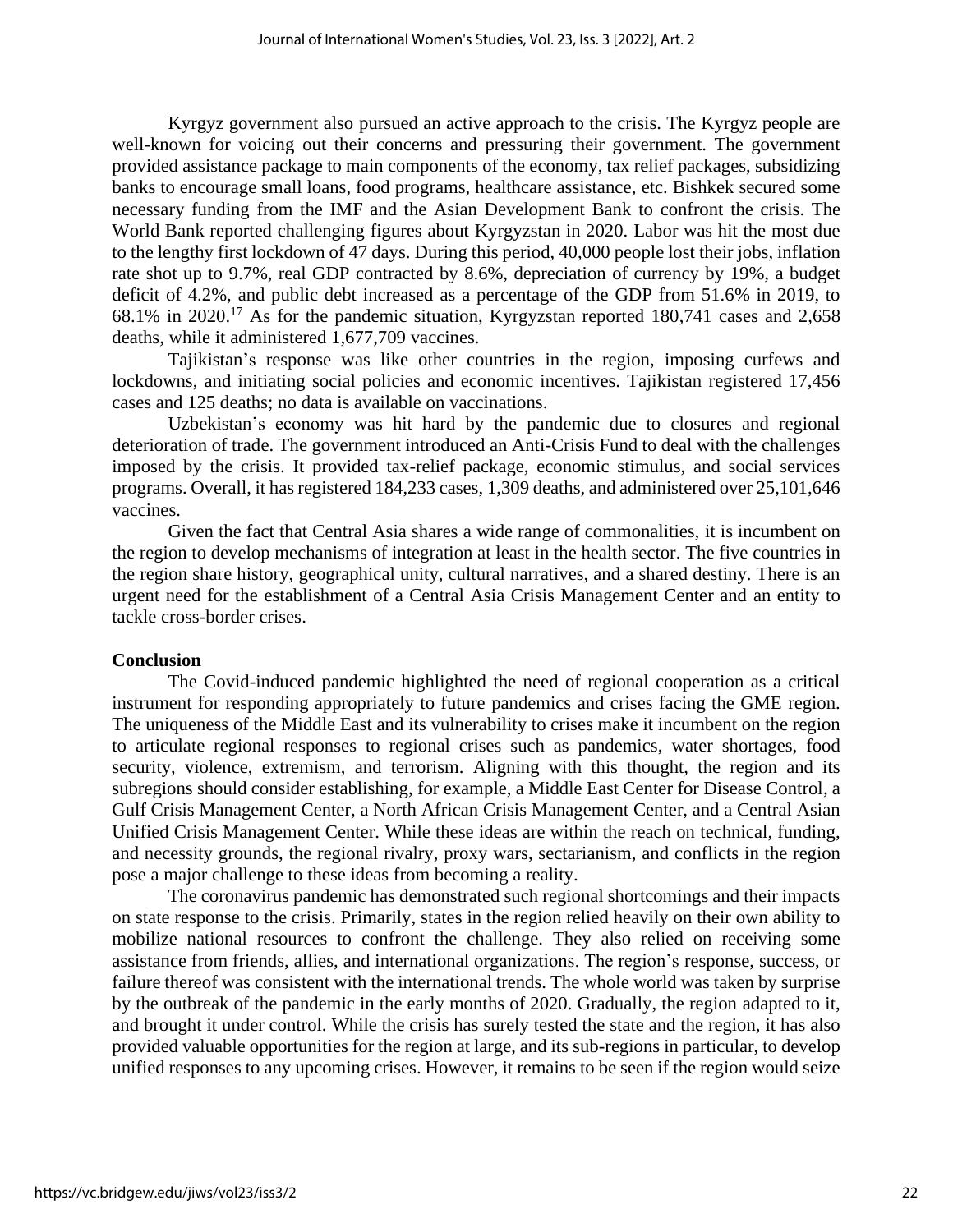the opportunity and develop such mechanisms for the sake of reducing regional conflicts and promoting acceptable levels of development across the GME region.

#### **References**

<sup>1</sup> Mona Yacoubian, April 2020. The Coronavirus Crisis Could Reshape U.S. Policy in the Middle East. The United States Peace Institute, April 2020. Accessed on November 11, 2021 at: https://www.usip.org/publications/2020/04/coronavirus-crisis-could-reshape-us-policy-middle-east

<sup>2</sup> The Middle East Institute, Covid-19 and the Future of Conflicts in the Middle East, accessed on November 11, 2021 at: https://www.mei.edu/events/covid-19-and-futures-conflict-middle-east

<sup>3</sup> The Organization for Cooperation and Development, November 6, 2020. The Covid-19 Response in the MENA Region. Accessed on November 11, 2021 at: [https://www.oecd.org/coronavirus/policy-responses/covid-19-crisis](https://www.oecd.org/coronavirus/policy-responses/covid-19-crisis-response-in-mena-countries-4b366396/)[response-in-mena-countries-4b366396/](https://www.oecd.org/coronavirus/policy-responses/covid-19-crisis-response-in-mena-countries-4b366396/)

<sup>4</sup> The world Bank, October 7, 2021. MENA Economic Update: Over Confident: How Economic and Health Fault Lines Left the Middle East and North Africa Ill-Prepared to Face Covid. Accessed on November 11, 2021 at: https://www.worldbank.org/en/region/mena/publication/mena-economic-update-overconfident-how-economic-andhealth-fault-lines-left-the-middle-east-and-north-africa-ill-prepare

<sup>5</sup> The World health Organiztaion, 2021. Weekly Operational Update on Covid-19, June 2021, N. 58, P.11.

<sup>6</sup> Petra Weyland, 2021. The Pandemic in the Middle East and North Africa, Connections, Spring 2020, Vol. 19. No.2 pp 89-99, P. 91.

<sup>7</sup> Saikal, Amin. 2021. The Middle East: Between Covid-19, Conflicts, Jihadist Threat And Public Discontent. Counter Terrorist Trends and Analysis, January 2021, Vol. 13, No. 1. Page 101-105, P. 101

<sup>8</sup> Saime Özçürümez, 2021. Covid-19 Turkey Public Health Centralism, in Scott L. Greer (et al), The Comparative Politics and Policy of COVID-19, University of Michigan Press, P. 394.

<sup>9</sup> Saime OzCrumez, 2021). In Scott L. Greer at al. The Comparative Politics and Policy of Covid-19. University of Michigan Press. P. 397

<sup>10</sup> International Crisis Group, 2020. Covid-19 and Conflict: Seven trends to Watch, accessed on September 1, 2021, at: www.jstor.org/stable/resrep13545

<sup>11</sup> International Monetary Fund, 2021. Real GDP Growth Rates at: [https://www.i](https://www/)mf.org/external/datamapper/NGDP\_RPCH@WEO/OEMDC/ADVEC/WEOWORLD/ARE/MEQ

<sup>12</sup> International Monetary Fund, 2021. Real GDP Growth Rates at: https://www.imf.org/external/datamapper/NGDP\_RPCH@WEO/OEMDC/ADVEC/WEOWORLD/ARE/MEQ

<sup>13</sup> International Monetary Fund, April 2020. The World Economic Outlook Growth Projections at: imf.org/en/Publications/WEO/Issues/2020/04/14/weo-april-2020

<sup>14</sup> Daniel Kaufmann, Aart Kraay and Massimo Mastruzzi, World Bank September 2010. The Worldwide Governance Indicators: Methodology and Analytical Issues World Bank Group at: http://info.worldbank.org/governance/wgi/pdf/WGI.pdf